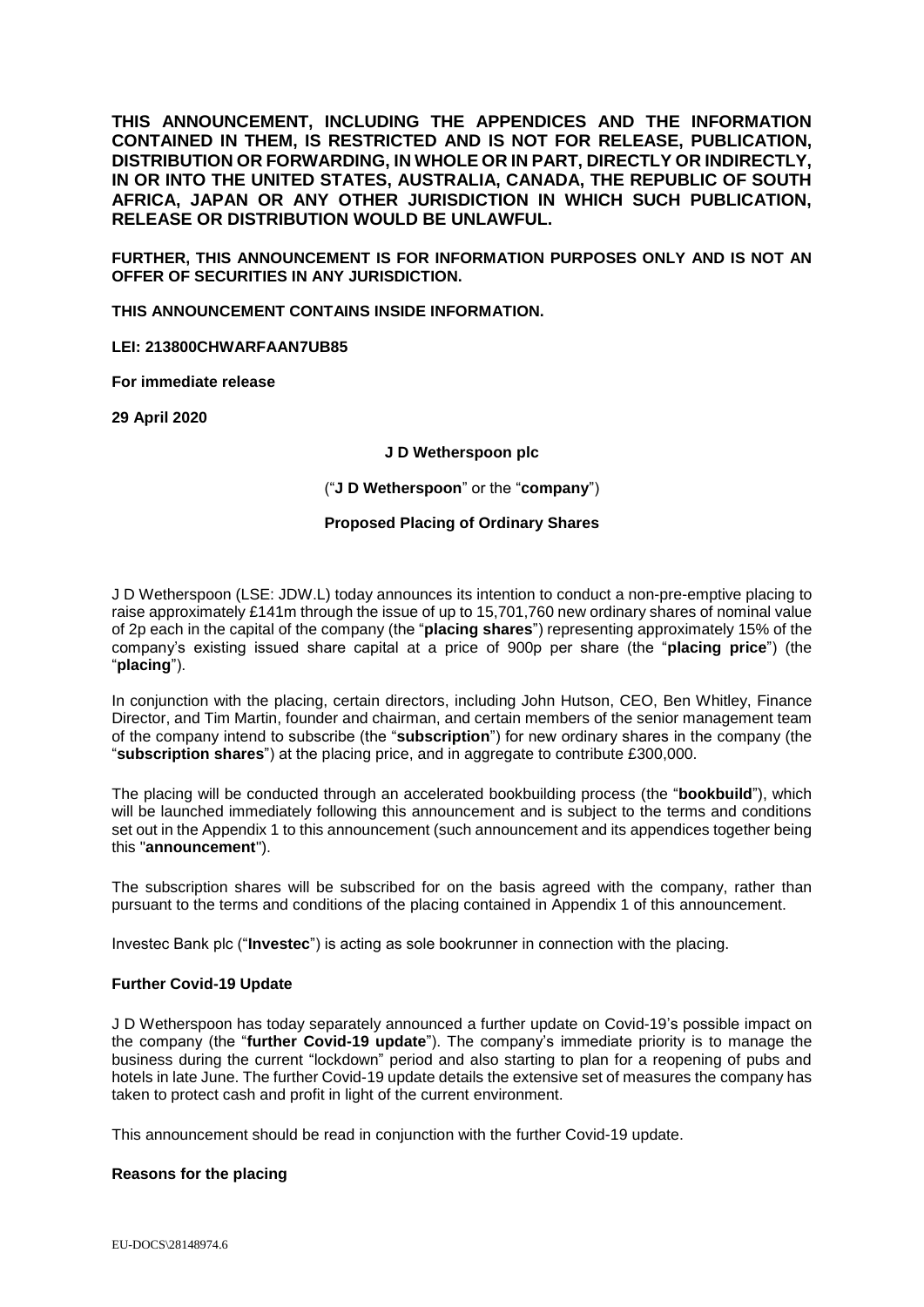The duration of the Covid-19 impact is uncertain at this stage, as are its consequences for the company's financial performance for the full year. The company's current assumptions are that its pubs will remain closed until late June 2020.

The company has taken decisive action to preserve cash and ensure sufficient liquidity. The net proceeds of the placing and the subscription will be used to strengthen the company's balance sheet, working capital and liquidity position during the period of disruption. Based on the 'scenario planning' undertaken, the additional capital will provide sufficient liquidity to deal with very low sales after reopening, helping the company to return to growth as the market normalises. The board has concluded that the placing is in the best interests of shareholders and wider stakeholders and will promote the success of the company; a conclusion endorsed in the course of recent shareholder consultation. The placing structure minimises cost and time to completion at an important time for the company.

### **Details of the placing**

J D Wetherspoon is proposing to raise approximately £141m (before expenses) through the issue of the placing shares and the subscription shares at the placing price. The placing shares and subscription shares, should they be issued in full, will represent approximately 15 per cent. of J D Wetherspoon's current issued share capital.

Investec will commence the bookbuild immediately following the release of this announcement in respect of the placing. The timing of the closing of the book and allocations are at the absolute discretion of Investec and the company. The result of the placing will be announced as soon as practicable after the close of the bookbuild. The placing is not being underwritten.

The placing shares and the subscription shares, if issued, will be fully paid and will rank *pari passu* in all respects with each other and with the existing issued ordinary shares of the company, including, without limitation, the right to receive all dividends and other distributions declared, made or paid after the date of issue.

Applications have been made (i) to the Financial Conduct Authority (the "**FCA**") for the admission of the placing shares and subscription shares to trading on the premium segment of the Official List of the FCA and (ii) to the London Stock Exchange plc (the "**LSE**" or the "**London Stock Exchange**") for the admission of the placing shares and subscription shares to trading on its main market for listed securities (together, "**admission**").

Settlement for the placing shares and the subscription shares and admission is expected to take place on or before 8.00 a.m. on 4 May 2020. The placing is conditional upon, among other things, admission becoming effective. The placing is also conditional upon the placing agreement (as defined in Appendix 1) between the company and Investec not being terminated in accordance with its terms. Appendix 1 to this announcement sets out further information relating to the terms and conditions of the placing.

*This announcement is released by J D Wetherspoon plc and contains inside information for the purposes of Article 7 of the Market Abuse Regulation (EU) 596/2014 (MAR), and is disclosed in accordance with the company's obligations under Article 17 of MAR.*

### **J D Wetherspoon plc**

John Hutson, Chief Executive Officer Ben Whitley, Financial Director

Please address all enquiries to Alex Bull (email: [abull@jdwetherspoon.co.uk](mailto:abull@jdwetherspoon.co.uk) or 07770 966 923)

**Investec Bank plc – Sole Financial Adviser, Sole Broker, Sole**  Tel: +44 (0)20 7597 5970 **Global Coordinator & Sole Bookrunner**

Christopher Baird, David Flin, Tejas Padalkar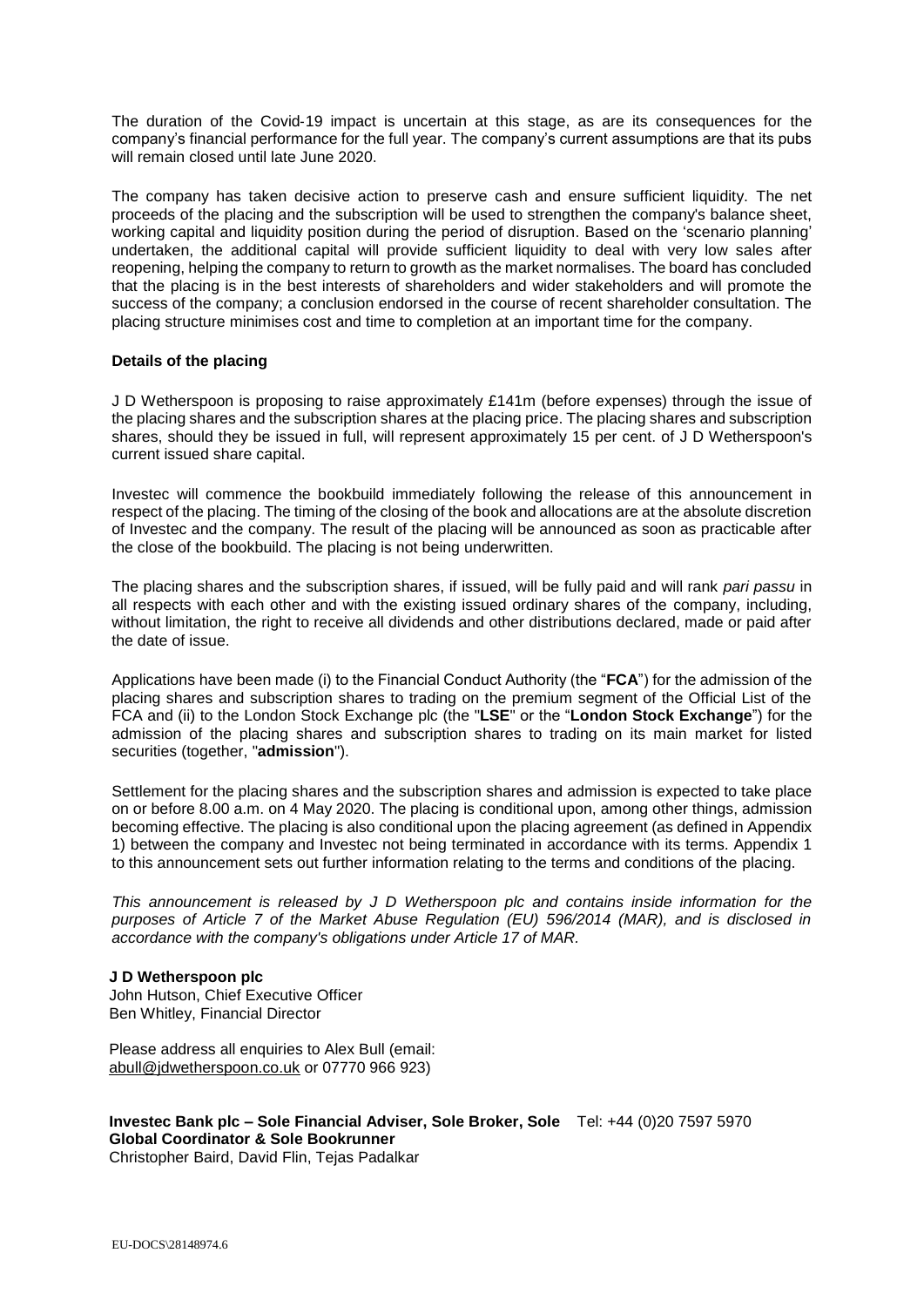## **NOTES TO EDITORS**

1. J D Wetherspoon owns and operates pubs throughout the UK and Ireland. The company aims to provide customers with good-quality food and drink, served by well-trained and friendly staff, at reasonable prices. The pubs are individually designed and the company aims to maintain them in excellent condition.

2. Visit our website www.jdwetherspoon.com.

3. The annual report and financial statements 2019 has been published on the company's website on 13 September 2019.

4. The current financial year comprises 52 trading weeks to 26 July 2020.

5. For the purposes of MAR and Article 2 of Commission Implementing Regulation (EU) 2016/1055, the person responsible for releasing this announcement is Ben Whitley, Finance Director of J D Wetherspoon.

**This announcement should be read in its entirety. In particular, you should read and understand the information provided in the "Important Notices" section of this announcement. Unless otherwise stated, defined terms in this announcement have the meanings ascribed to them in Appendix 2.**

### **IMPORTANT NOTICES**

No action has been taken by the company, Investec, any of their respective affiliates or any person acting on its or their behalf that would permit an offer of the placing shares or possession or distribution of this announcement or any other offering or publicity material relating to such placing shares in any jurisdiction where action for that purpose is required. Persons into whose possession this announcement comes are required by the company and Investec to inform themselves about, and to observe, such restrictions.

No prospectus will be made available in connection with the matters contained in this announcement and no such prospectus is required (in accordance with the Prospectus Regulation) to be published. Persons needing advice should consult a qualified independent legal adviser, business adviser, financial adviser or tax adviser for legal, financial, business or tax advice.

THIS ANNOUNCEMENT, INCLUDING THE APPENDICES AND THE INFORMATION CONTAINED IN THEM, IS RESTRICTED AND IS NOT FOR PUBLICATION, RELEASE OR DISTRIBUTION, DIRECTLY OR INDIRECTLY, IN WHOLE OR IN PART, IN OR INTO THE UNITED STATES OF AMERICA, ITS TERRITORIES AND POSSESSIONS, ANY STATE OF THE UNITED STATES OR THE DISTRICT OF COLUMBIA (COLLECTIVELY, THE "**UNITED STATES**"), AUSTRALIA, CANADA, THE REPUBLIC OF SOUTH AFRICA OR JAPAN OR ANY OTHER JURISDICTION IN WHICH SUCH PUBLICATION, RELEASE OR DISTRIBUTION WOULD BE UNLAWFUL. FURTHER, THIS ANNOUNCEMENT IS FOR INFORMATION PURPOSES ONLY AND IS NOT AN OFFER OF SECURITIES IN ANY JURISDICTION. THIS ANNOUNCEMENT HAS NOT BEEN APPROVED BY THE LONDON STOCK EXCHANGE, NOR IS IT INTENDED THAT IT WILL BE SO APPROVED.

This announcement or any part of it does not constitute or form part of any offer to issue or sell, or the solicitation of an offer to acquire, purchase or subscribe for, any securities in the United States, Canada, Australia, the Republic of South Africa or Japan or any other jurisdiction in which the same would be unlawful. No public offering of the placing shares is being made in any such jurisdiction.

The securities referred to herein have not been and will not be registered under the United States Securities Act of 1933, as amended (the "**Securities Act**"), or under the securities laws of any state or other jurisdiction of the United States, and may not be offered or sold directly or indirectly in or into the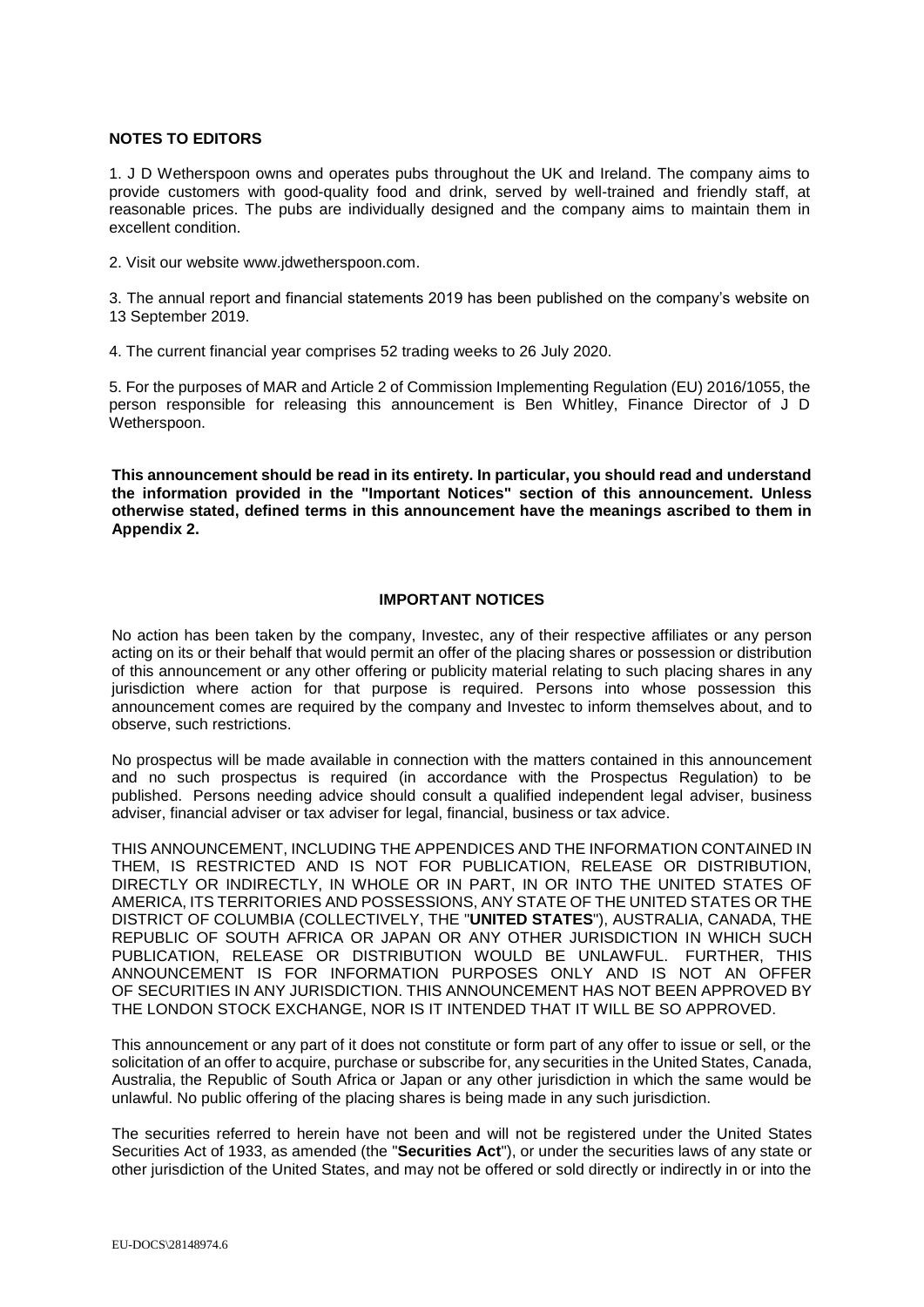United States absent registration under the Securities Act or pursuant to an exemption from, or in a transaction not subject to, the registration requirements of the Securities Act and in compliance with the securities laws of any state or any other jurisdiction of the United States. The placing shares are being offered and sold by the company (a) outside the United States in offshore transactions as defined in, and pursuant to, Regulation S under the Securities Act ("**Regulation S**") or (b) in the in the United States only to persons reasonably believed to be "qualified institutional buyers" (as defined in Rule 144A of the Securities Act) ("**QIBs**") in transactions not involving any "public offering" within the meaning of Section 4(a)(2) of the Securities Act and/or pursuant to an exemption from, or transaction not subject to, the registration requirements of the Securities Act. It and the prospective beneficial owner of the placing shares is, and at the time the placing shares are subscribed for will be, (i) outside the United States and subscribing for the placing shares in an "offshore transaction" as defined in, and in accordance with, Regulation S; or (ii) (a) a QIB and (b) subscribing for the placing shares pursuant to an exemption from, or in a transaction not subject to, the registration requirements under the Securities Act. No public offering of securities is being made in the United States. No money, securities or other consideration from any person inside the United States is being solicited and, if sent in response to the information contained in this announcement, will not be accepted.

No prospectus has been lodged with, or registered by, the Australian Securities and Investments Commission or the Japanese Ministry of Finance; the relevant clearances have not been, and will not be, obtained for the South Africa Reserve Bank or any other applicable body in the Republic of South Africa in relation to the placing shares and the placing shares have not been, nor will they be, registered under or offering in compliance with the securities laws of any state, province or territory of Australia, the Republic of South Africa or Japan. Accordingly, the placing shares may not (unless an exemption under the relevant securities laws is applicable) be offered, sold, resold or delivered, directly or indirectly, in or into Australia, the Republic of South Africa, or Japan or any other jurisdiction in which such activities would be unlawful.

By participating in the bookbuild and the placing, each person who is invited to and who chooses to participate in the placing (each a "**placee**") by making an oral or written and legally binding offer to acquire placing shares will be deemed to have read and understood this announcement in its entirety, to be participating, making an offer and acquiring placing shares on the terms and conditions contained in Appendix 1 to this announcement and to be providing the representations, warranties, indemnities, acknowledgements and undertakings contained in Appendix 1 to this announcement.

A variety of factors may cause the company's and its subsidiaries' (the "**group's**") actual results to differ materially from the forward‐looking statements contained in this announcement or in the further Covid-19 update. Certain statements included or incorporated by reference within this announcement and the further Covid-19 update may constitute "forward-looking statements" in respect of the group's operations, performance, prospects and/or financial condition. These forward‐looking statements may be identified by the use of forward-looking terminology, including the terms "believes", "estimates", "plans", "anticipates, "expects", "intends", "may", "will", or "could" or words of similar substance or the negative thereof, or by discussions of strategy, plans, objectives, goals, economic performance, dividend policy, future events or intentions. By their nature, forward-looking statements involve a number of risks, uncertainties and assumptions because they relate to events and depend on circumstances that may or may not occur in the future or are beyond the group's control. Actual results or events may and often do differ materially from those expressed or implied by those statements. Any forward-looking statements reflect the company's current view with respect to future events and are subject to risks relating to future events and other risks, uncertainties and assumptions relating to the group's business, results of operations, financial position, liquidity, prospects, growth and strategies. Forward‐looking statements speak only as of the date they are made. The group's actual operating results and financial condition and the development of the industry in which it operates may differ materially from the impression created by the forward‐looking statements contained in this announcement. Important factors that could cause these differences include, but are not limited to, the ongoing national and international impact of the Covid-19 pandemic, general economic and business conditions, industry trends, foreign currency rate fluctuations, competition, changes in government and other regulation, including in relation to the environment, health and safety and taxation, labour relations and work stoppages, changes in political and economic stability and changes in business strategy or development plans and other risks.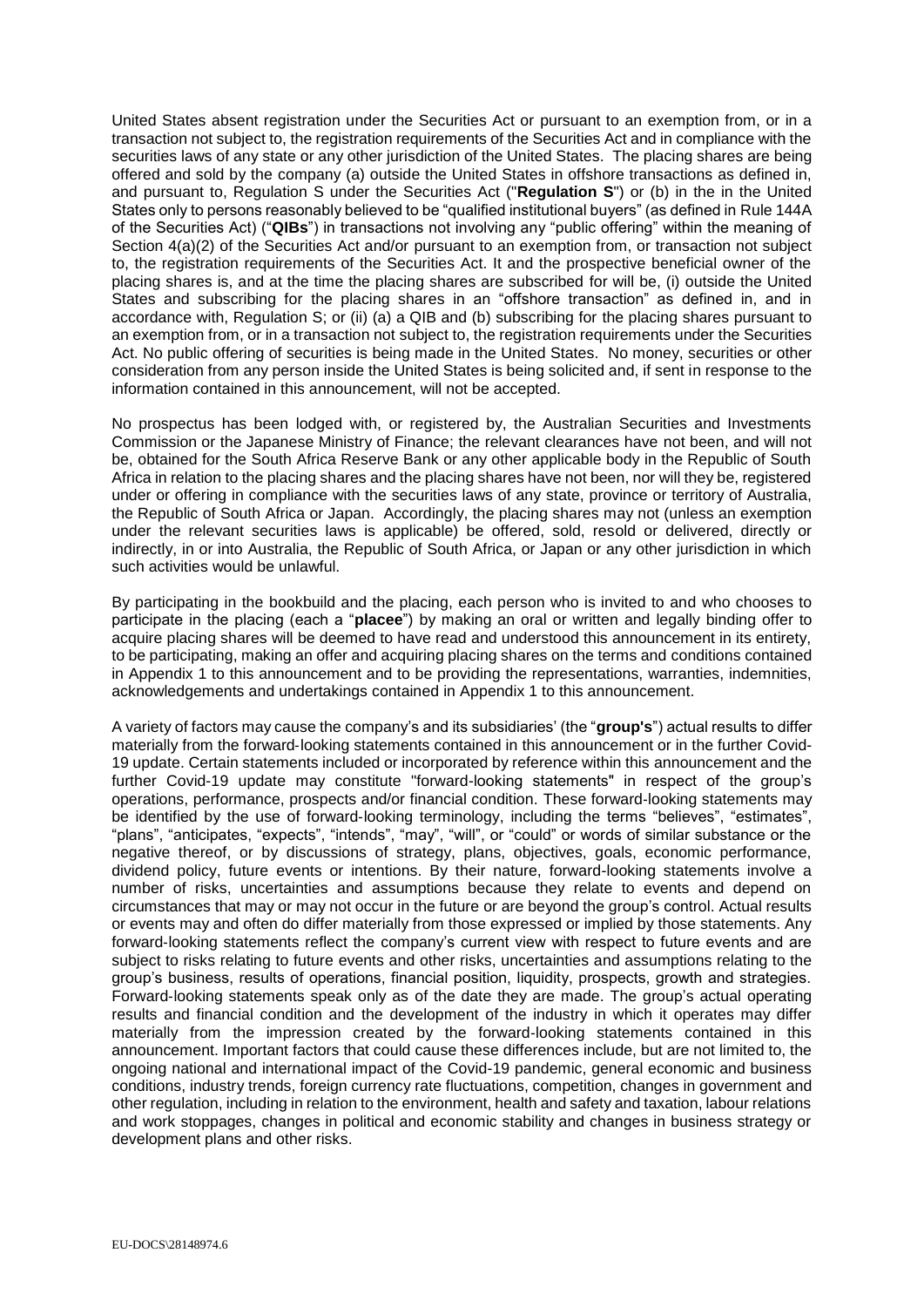Accordingly, no assurance can be given that any particular expectation will be met and reliance shall not be placed on any forward-looking statement. Additionally, forward-looking statements regarding past trends or activities shall not be taken as a representation that such trends or activities will continue in the future. The information contained in this announcement and the further Covid-19 update is subject to change without notice and no responsibility or obligation is accepted to update or revise any forwardlooking statement resulting from new information, future events or otherwise.

In particular, no statement in this announcement and the further Covid-19 update is intended to be a profit forecast and no statement of a financial metric (including estimates of EBITDA, profit before tax, free cash flow or net debt) should be interpreted to mean that any financial metric for the current or future financial years would necessarily match or exceed the historical published position of the group. The estimates set out in this announcement and the further Covid-19 update have been prepared based on numerous assumptions and forecasts, including those set out in this announcement and the further Covid-19 update, some of which are outside of the company's influence and/or control, and is therefore inherently uncertain and there can be no guarantee or assurance that it will be correct. The estimates have not been audited, reviewed, verified or subject to any procedures by our auditors. You should not place undue reliance on them and there can be no guarantee or assurance that they will be correct. Investec is authorised by the Prudential Regulatory Authority and regulated in the United Kingdom by the Prudential Regulation Authority and the FCA.

Investec is acting exclusively for the company and no one else in connection with the placing, the content of this announcement and other matters described in this announcement. Investec will not regard any other person as its respective client in relation to the placing, the content of this announcement and other matters described in this announcement and will not be responsible to anyone (including any placees) other than the company for providing the protections afforded to its clients or for providing advice to any other person in relation to the placing, the content of this announcement or any other matters referred to in this announcement.

This announcement has been issued by and is the sole responsibility of the company. No representation or warranty, express or implied, is or will be made as to, or in relation to, and no responsibility or liability is or will be accepted by Investec, any of its affiliates or any person acting on its or their behalf as to, or in relation to, the accuracy or completeness of this announcement or any other written or oral information made available to or publicly available to any interested party or its advisers, and any liability therefore is expressly disclaimed.

This announcement does not constitute a recommendation concerning any investor's investment decision with respect to the placing. The price of shares and any income expected from them may go down as well as up and investors may not get back the full amount invested upon disposal of the shares. Past performance is no guide to future performance. The contents of this announcement are not to be construed as legal, business, financial or tax advice. Each investor or prospective investor should consult his, her or its own legal adviser, business adviser, financial adviser or tax adviser for legal, financial, business or tax advice.

Any indication in this announcement of the price at which ordinary shares have been bought or sold in the past cannot be relied upon as a guide to future performance. No statement in this announcement is intended as a profit forecast or estimate for any period and no statement in this announcement should be interpreted to mean that earnings, earnings per share or income, cash flow from operations or free cash flow for the company, as appropriate, for the current or future years would necessarily match or exceed the historical published earnings, earnings per share or income, cash flow from operations or free cash flow for the company.

In connection with the placing, Investec, its affiliates and any person acting on its or their behalf may take up a portion of the shares of the company in the placing as a principal position and in that capacity may retain, purchase or sell for its own account such shares and other securities of the company or related investments and may offer or sell such shares, securities or other investments otherwise than in connection with the placing. Accordingly, references in this announcement to placing shares being issued, offered or placed should be read as including any issue, offering or placement of such shares in the company to Investec, any of its affiliates or any person acting on its or their behalf as, acting in such capacity. In addition, Investec, any of its affiliates or any person acting on its or their behalf may enter into financing arrangements (including swaps, warrants or contracts for difference) with investors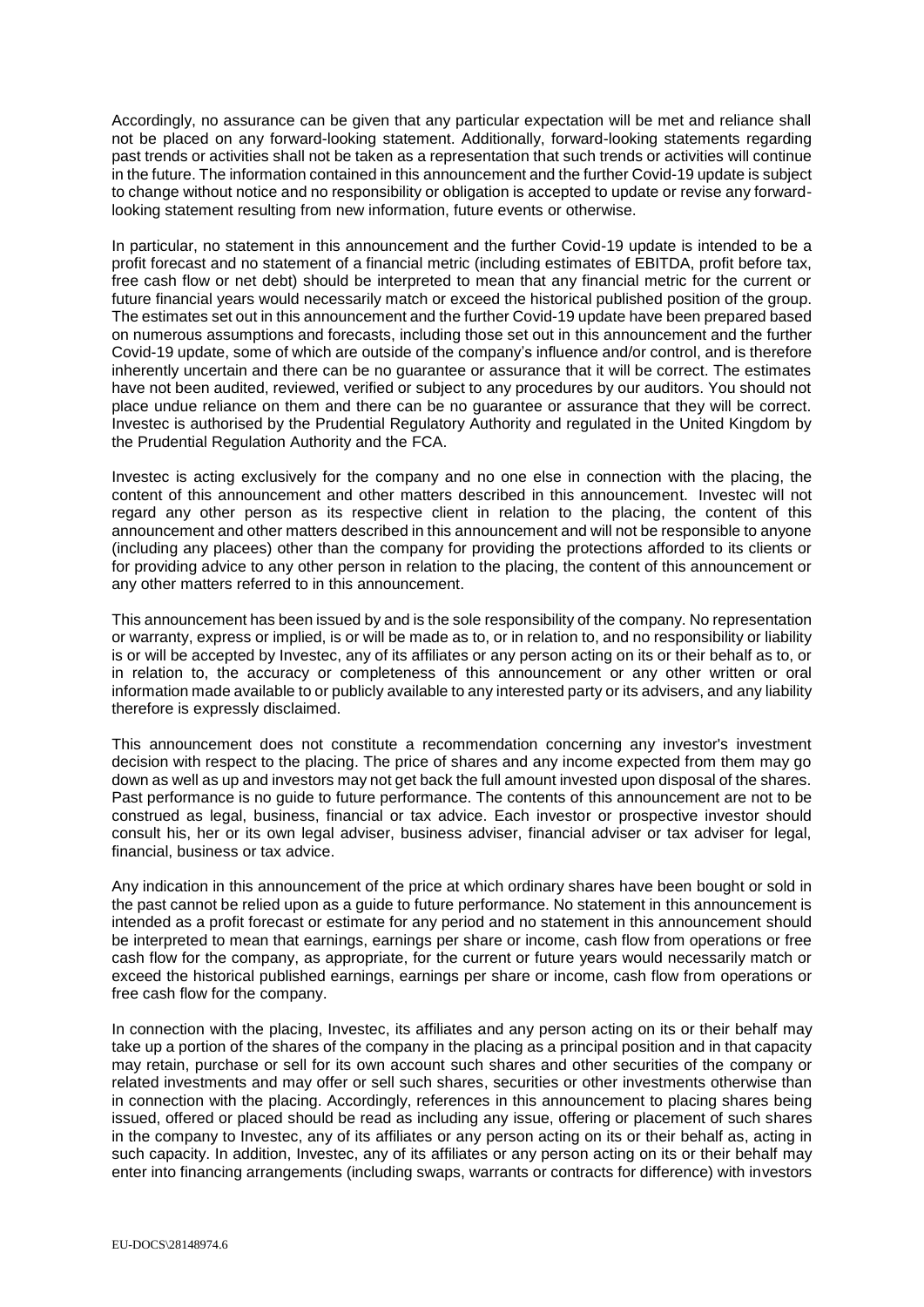in connection with which Investec, any of its affiliates or any person acting on its or their behalf may from time to time acquire, hold or dispose of such securities of the company, including the placing shares. Neither Investec, any of its affiliates nor any person acting on its or their behalf intends to disclose the extent of any such investment or transactions otherwise than in accordance with any legal or regulatory obligation to do so.

The placing shares to be issued or sold pursuant to the placing will not be admitted to trading on any stock exchange other than the London Stock Exchange.

Neither the content of the company's website (or any other website) nor the content of any website accessible from hyperlinks on the company's website (or any other website) is incorporated into or forms part of this announcement.

This announcement has been prepared for the purposes of complying with applicable law and regulation in the United Kingdom and the information disclosed may not be the same as that which would have been disclosed if this announcement had been prepared in accordance with the laws and regulations of any jurisdiction outside the United Kingdom.

Solely for the purposes of the product governance requirements contained within: (a) EU Directive 2014/65/EU on markets in financial instruments, as amended ("**MiFID II**"); (B) Articles 9 and 10 of Commission Delegated Directive (EU) 2017/593 supplementing MiFID II; and (c) local implementing measures (together, the "**MiFID II Product Governance Requirements**"), and disclaiming all and any liability, whether arising in tort, contract or otherwise, which any 'manufacturer' (for the purposes of the MiFID II Product Governance Requirements) may otherwise have with respect thereto, the placing shares have been subject to a product approval process, which has determined that such placing shares are: (i) compatible with an end target market of retail investors and investors who meet the criteria of professional clients and eligible counterparties, each as defined in MiFID II; and (ii) eligible for distribution through all distribution channels as are permitted by MiFID II (the "**target market assessment**"). Notwithstanding the target market assessment, distributors should note that: the price of the placing shares may decline and investors could lose all or part of their investment; the placing shares offer no guaranteed income and no capital protection; and an investment in the placing shares is compatible only with investors who do not need a guaranteed income or capital protection, who (either alone or in conjunction with an appropriate financial or other adviser) are capable of evaluating the merits and risks of such an investment and who have sufficient resources to be able to bear any losses that may result therefrom. The target market assessment is without prejudice to the requirements of any contractual, legal or regulatory selling restrictions in relation to the placing. Furthermore, it is noted that, notwithstanding the target market assessment, Investec will only procure investors who meet the criteria of professional clients and eligible counterparties.

For the avoidance of doubt, the target market assessment does not constitute: (a) an assessment of suitability or appropriateness for the purposes of MiFID II; or (b) a recommendation to any investor or group of investors to invest in, or purchase or take any other action whatsoever with respect to the placing shares. Each distributor is responsible for undertaking its own target market assessment in respect of the placing shares and determining appropriate distribution channels.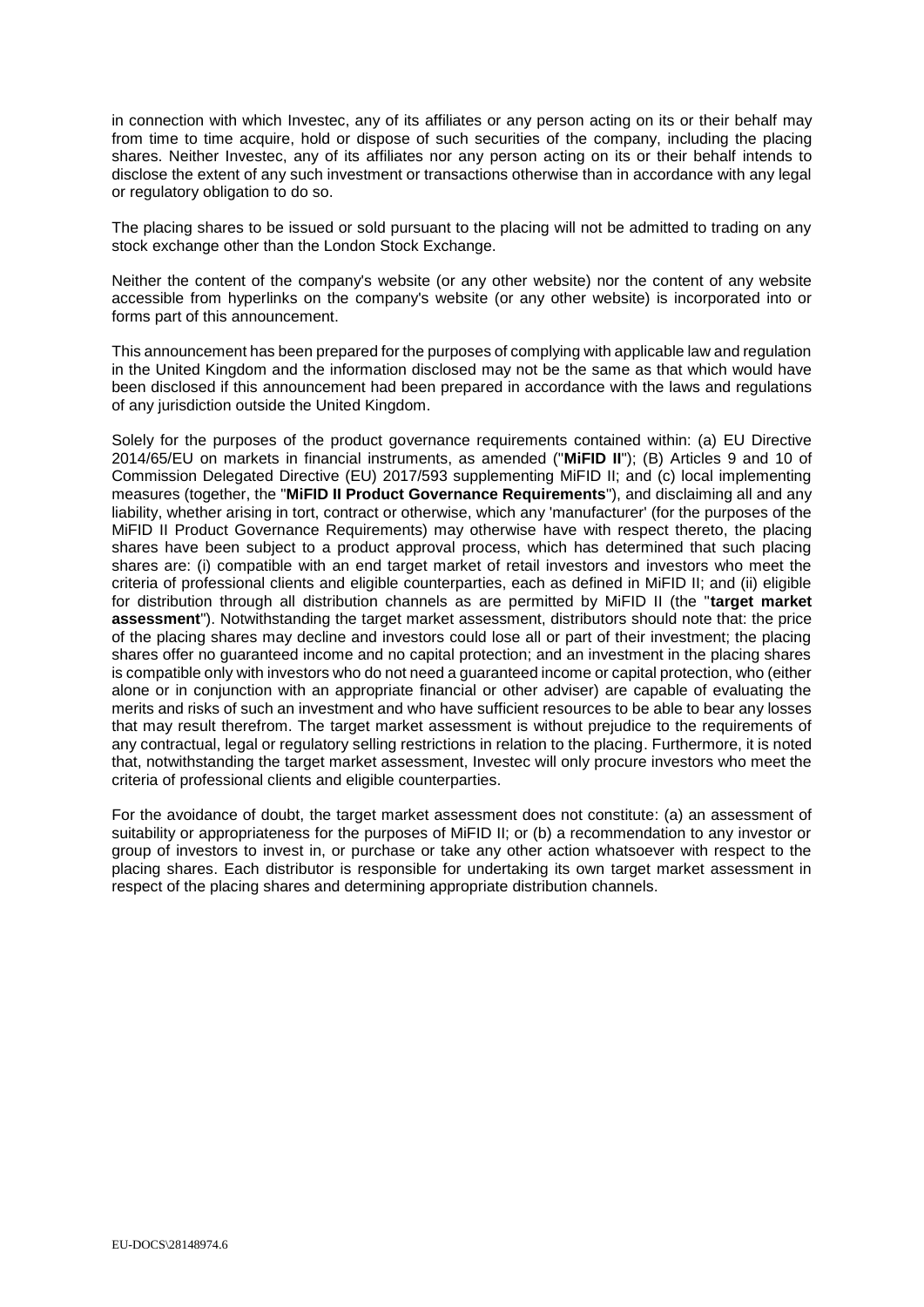### **Appendix 1 - Terms and Conditions of the placing for invited placees only**

MEMBERS OF THE PUBLIC ARE NOT ELIGIBLE TO TAKE PART IN THE PLACING.

THIS ANNOUNCEMENT IS FOR INFORMATION PURPOSES ONLY AND IS DIRECTED ONLY AT PERSONS WHOSE ORDINARY ACTIVITIES INVOLVE THEM IN ACQUIRING, HOLDING, MANAGING AND DISPOSING OF INVESTMENTS (AS PRINCIPAL OR AGENT) FOR THE PURPOSES OF THEIR BUSINESS AND WHO HAVE PROFESSIONAL EXPERIENCE IN MATTERS RELATING TO INVESTMENTS AND ARE: (A) IF IN A MEMBER STATE OF THE EUROPEAN ECONOMIC AREA (THE "**EEA**"), QUALIFIED INVESTORS WITHIN THE MEANING OF ARTICLE 2(E) OF PROSPECTUS REGULATION ("**QUALIFIED INVESTORS**"); OR (B) IF IN THE UNITED KINGDOM, QUALIFIED INVESTORS WHO ARE (I) PERSONS WHO FALL WITHIN THE DEFINITION OF "INVESTMENT PROFESSIONAL" IN ARTICLE 19(5) OF THE FINANCIAL SERVICES AND MARKETS ACT 2000 (FINANCIAL PROMOTION) ORDER 2005, AS AMENDED (THE "**ORDER**"), OR (II) PERSONS WHO FALL WITHIN ARTICLE 49(2)(A) TO (D) OF THE ORDER, OR (C) PERSONS TO WHOM IT MAY OTHERWISE BE LAWFULLY COMMUNICATED (ALL SUCH PERSONS REFERRED TO IN (A), (B) AND (C) ABOVE TOGETHER BEING REFERRED TO AS "**RELEVANT PERSONS**").

ANY INVESTMENT OR INVESTMENT ACTIVITY TO WHICH THIS ANNOUNCEMENT RELATES IS AVAILABLE ONLY TO RELEVANT PERSONS AND WILL BE ENGAGED IN ONLY WITH RELEVANT PERSONS. THIS ANNOUNCEMENT MUST NOT BE ACTED ON OR RELIED ON BY PERSONS WHO ARE NOT RELEVANT PERSONS.

THIS ANNOUNCEMENT DOES NOT ITSELF CONSTITUTE AN OFFER FOR SALE OR SUBSCRIPTION OF ANY SECURITIES IN THE COMPANY.

PERSONS DISTRIBUTING THIS ANNOUNCEMENT MUST SATISFY THEMSELVES THAT IT IS LAWFUL TO DO SO. EACH PLACEE SHOULD CONSULT WITH ITS OWN ADVISERS AS TO LEGAL, TAX, BUSINESS AND RELATED ASPECTS OF AN INVESTMENT IN THE PLACING SHARES.

THE PLACING SHARES HAVE NOT BEEN AND WILL NOT BE REGISTERED UNDER THE UNITED STATES SECURITIES ACT OF 1933, AS AMENDED (THE "**SECURITIES ACT**"), OR UNDER THE SECURITIES LAWS OF, OR WITH ANY SECURITIES REGULATORY AUTHORITY OF, ANY STATE OR OTHER JURISDICTION OF THE UNITED STATES, AND MAY NOT BE OFFERED, SOLD OR TRANSFERRED, DIRECTLY OR INDIRECTLY, IN OR INTO THE UNITED STATES ABSENT REGISTRATION UNDER THE SECURITIES ACT OR PURSUANT TO AN AVAILABLE EXEMPTION FROM, OR IN A TRANSACTION NOT SUBJECT TO, THE REGISTRATION REQUIREMENTS OF THE SECURITIES ACT AND IN COMPLIANCE WITH ANY APPLICABLE SECURITIES LAWS OF ANY STATE OR OTHER JURISDICTION OF THE UNITED STATES. THE PLACING IS BEING MADE (A) OUTSIDE THE UNITED STATES IN OFFSHORE TRANSACTIONS AS DEFINED IN, AND PURSUANT TO, REGULATION S UNDER THE SECURITIES ACT AND (B) TO IN THE UNITED STATES ONLY TO PERSONS REASONABLY BELIEVED TO BE "QUALIFIED INSTITUTIONAL BUYERS" IN TRANSACTIONS NOT INVOLVING ANY "PUBLIC OFFERING" WITHIN THE MEANING OF SECTION 4(A)(2) OF THE SECURITIES ACT AND/OR PURSUANT TO AN EXEMPTION FROM, OR IN A TRANSACTION NOT SUBJECT TO, THE REGISTRATION REQUIREMENTS OF THE SECURITIES ACT. NO PUBLIC OFFERING OF THE SHARES REFERRED TO IN THIS ANNOUNCEMENT IS BEING MADE IN THE UNITED KINGDOM, THE UNITED STATES, ANY OTHER RESTRICTED TERRITORY (AS DEFINED BELOW) OR ELSEWHERE.

This announcement is for information only and does not itself constitute or form part of an offer to sell or issue or the solicitation of an offer to buy or subscribe for securities referred to herein in any jurisdiction including, without limitation, the United States or any restricted territory (as defined below) or in any jurisdiction where such offer or solicitation is unlawful.

This announcement, and the information contained herein, is not for release, publication or distribution, directly or indirectly, to persons in the United States, Australia, Canada, the Republic of South Africa or Japan or in any jurisdiction in which such publication or distribution is unlawful (each a "**restricted territory**"). The distribution of this announcement and the placing and/or the offer or sale of the placing shares in certain jurisdictions may be restricted by law. No action has been taken by the company,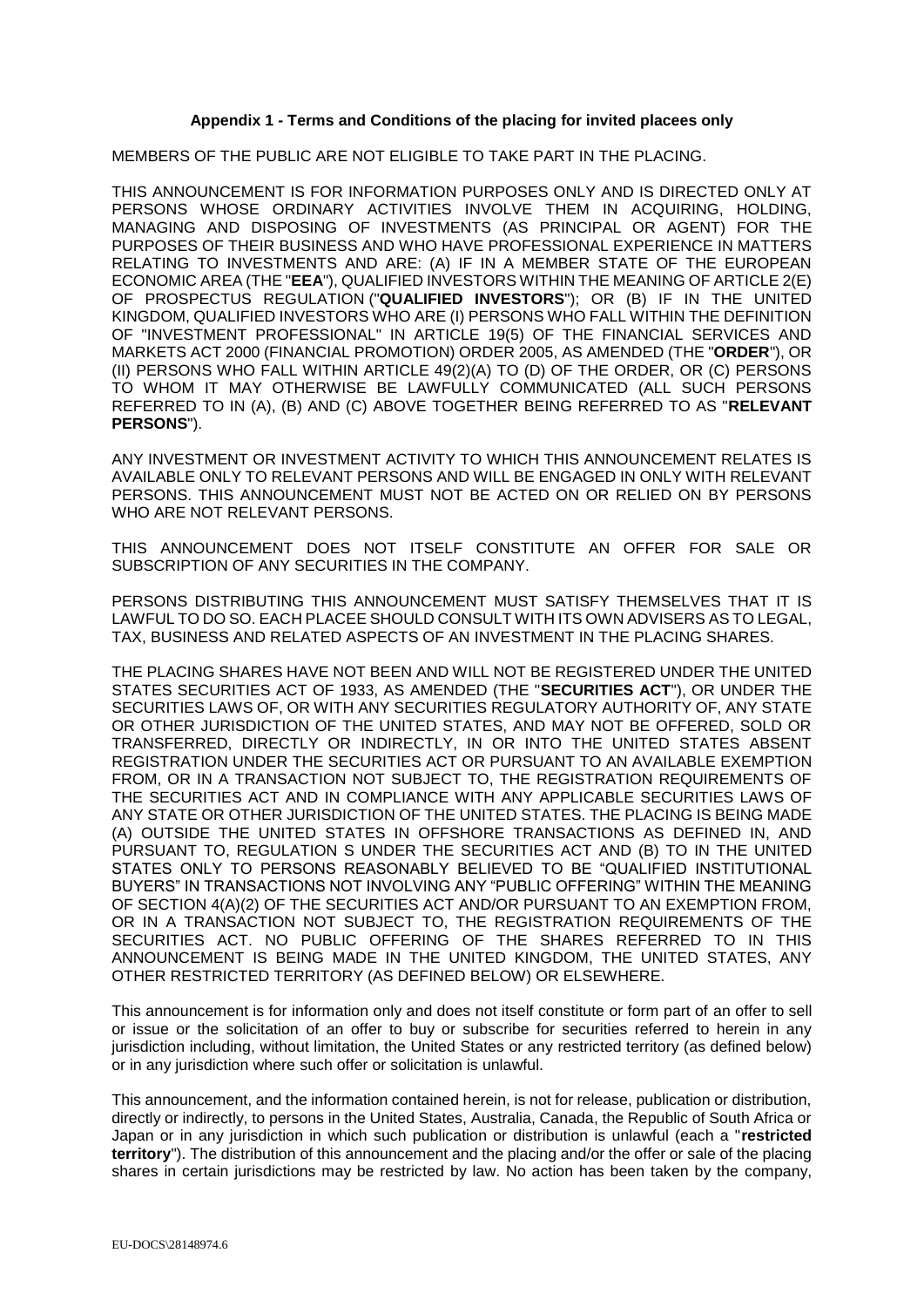Investec, any of their respective affiliates or any person acting on its or their behalf which would permit an offer of the placing shares or possession or distribution of this announcement or any other offering or publicity material relating to such placing shares in any jurisdiction where action for that purpose is required.

Persons distributing any part of this announcement must satisfy themselves that it is lawful to do so. persons (including, without limitation, nominees and trustees) who have a contractual or other legal obligation to forward a copy of this announcement should seek appropriate advice before taking any such action. Persons into whose possession this announcement comes are required by the company and Investec to inform themselves about, and to observe, any such restrictions.

All offers of the placing shares will be made pursuant to an exemption under the Prospectus Regulation from the requirement to produce a prospectus. This announcement is being distributed and communicated to persons in the UK only in circumstances to which section 21(1) of the Financial Services and Markets Act 2000, as amended ("**FSMA**") does not apply.

The placing has not been approved and will not be approved or disapproved by the U.S. Securities and Exchange Commission, any state securities commission or any other regulatory authority in the United States, nor have any of the foregoing authorities passed upon or endorsed the merits of the placing or the accuracy or adequacy of this announcement. Any representation to the contrary is unlawful.

Subject to certain exceptions, the securities referred to in this announcement may not be offered or sold in any restricted territory or to, or for the account or benefit of, a citizen or resident, or a corporation, partnership or other entity created or organised in or under the laws of a restricted territory.

This announcement has been issued by, and is the sole responsibility of, the company. No representation or warranty, express or implied, is or will be made as to, or in relation to, and no responsibility or liability is or will be accepted by Investec, any of its affiliates or any person acting on its or their behalf as to or in relation to, the accuracy or completeness of this announcement or any other written or oral information made available to or publicly available to any party or its advisers, and any liability therefore is expressly disclaimed.

Investec is acting exclusively for the company and no-one else in connection with the placing and are not, and will not be, responsible to anyone (including the placees) other than the company for providing the protections afforded to their clients nor for providing advice in relation to the placing and/or any other matter referred to in this announcement.

Neither the company, Investec, any of their respective affiliates nor any person acting on its or their behalf makes any representation or warranty, express or implied to any placees regarding any investment in the securities referred to in this announcement under the laws applicable to such placees. Each placee should consult its own advisers as to the legal, tax, business, financial and related aspects of an investment in the placing shares.

**By participating in the placing, placees (including individuals, funds or otherwise) by whom or on whose behalf a commitment to acquire placing shares has been given will (i) be deemed to have read and understood this announcement, in its entirety; and (ii) be making such offer on the terms and conditions contained in this Appendix, including being deemed to be providing (and shall only be permitted to participate in the placing on the basis that they have provided) the representations, warranties, acknowledgements and undertakings set out herein**.

In particular each such placee represents, warrants and acknowledges that:

- (a) it is a relevant person and undertakes that it will acquire, hold, manage or dispose of any placing shares that are allocated to it for the purposes of its business;
- (b) it is and, at the time the placing shares are acquired, will be, (i) outside the United States and acquiring the placing shares in an "offshore transaction" as defined in, and in accordance with, Rule 903 of Regulation S under the Securities Act or (ii) (a) a QIB and (b) subscribing for the placing shares pursuant to an exemption from, or in a transaction not subject to, the registration requirements under the Securities Act;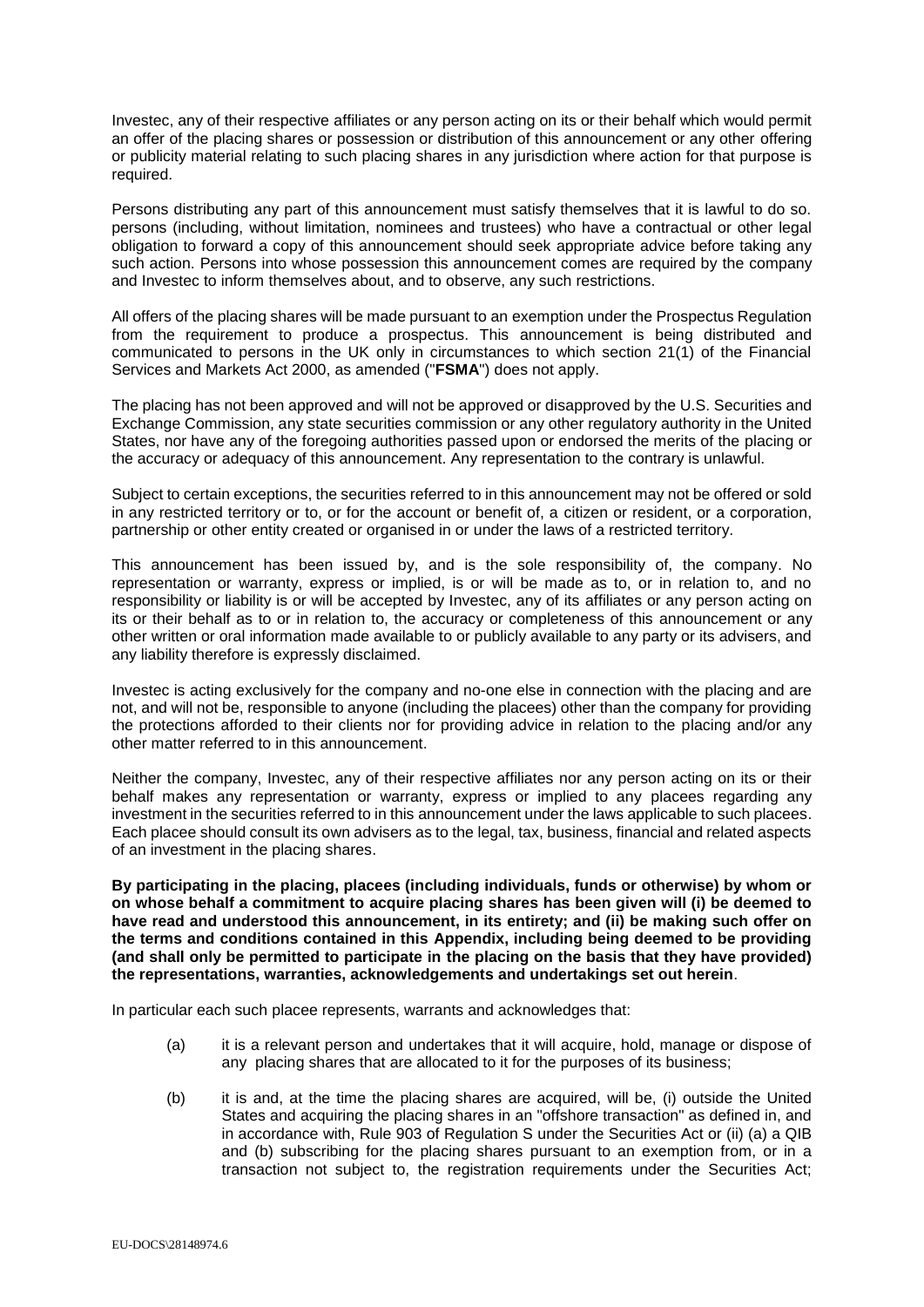acknowledging that the placing shares have not been, and will not be, registered under the Securities Act or with any State or other jurisdiction of the United States; if acquiring the placing shares for the account of one or more other persons, it has full power and authority to make the representations, warranties, agreements and acknowledgements herein on behalf of each such account; and

(c) if it is a financial intermediary, as that term is used in Article 5(1) of the Prospectus Regulation, that it understands the resale and transfer restrictions set out in this Appendix and that any placing shares acquired by it in the placing will not be acquired on a non-discretionary basis on behalf of, nor will they be acquired with a view to their offer or resale to, persons in circumstances which may give rise to an offer of securities to the public other than an offer or resale in a member state of the EEA to qualified investors or in the United Kingdom to relevant persons, or in circumstances in which the prior consent of Investec has been given to each such proposed offer or resale.

## **IMPORTANT INFORMATION FOR PLACEES ONLY REGARDING THE PLACING**

## **Bookbuild**

Following this Announcement, Investec will commence the bookbuild to determine demand for participation in the placing by placees. No commissions will be paid to placees or by placees in respect of any placing shares. The book will open with immediate effect. Members of the public are not entitled to participate in the placing. This Appendix gives details of the terms and conditions of, and the mechanics of participation in, the placing.

### **Details of the placing agreement and of the placing shares**

Investec is acting as sole bookrunner in connection with the placing. Investec has today entered an agreement with the company (the "**placing agreement**") under which, subject to the conditions set out therein, Investec as agent for and on behalf of the company, has agreed to use its reasonable endeavours to procure placees for the placing shares at the placing price of 900p per share. The placing is not being underwritten.

The final number of placing shares will be decided at the close of the bookbuild following the execution of an agreement between the company and the banks recording the final details of the placing (the "**terms of placing**").

The timing of the closing of the book, allocations are at the discretion of the company and Investec. Details of the final number of placing shares will be announced as soon as practicable after the close of the bookbuild.

The total number of shares to be issued pursuant to the placing shall not exceed 15,701,760 ordinary shares, representing approximately 15% of the company's existing issued ordinary share capital.

The placing shares have been duly authorised and will, when issued, be credited as fully paid and will rank, *pari passu*, in all respects with the existing ordinary shares, including the right to receive all dividends and other distributions declared, made or paid in respect of the ordinary shares after the date of issue. The placing shares will be issued free of any encumbrances, liens or other security interests.

The placing will be effected by way of a placing of new ordinary shares in the company for non-cash consideration. Investec will subscribe for ordinary shares and redeemable preference shares in JerseyCo, a wholly owned subsidiary of the Company, for an amount approximately equal to the net proceeds of the placing. The company will allot and issue the placing shares on a non-pre-emptive basis to placees in consideration for the transfer of the ordinary shares and redeemable preference shares in JerseyCo that will be issued to Investec.

### **Application for admission to trading**

The company will apply to the FCA for admission of the placing shares to the premium listing segment of the Official List of the FCA and to London Stock Exchange for admission to trading of the placing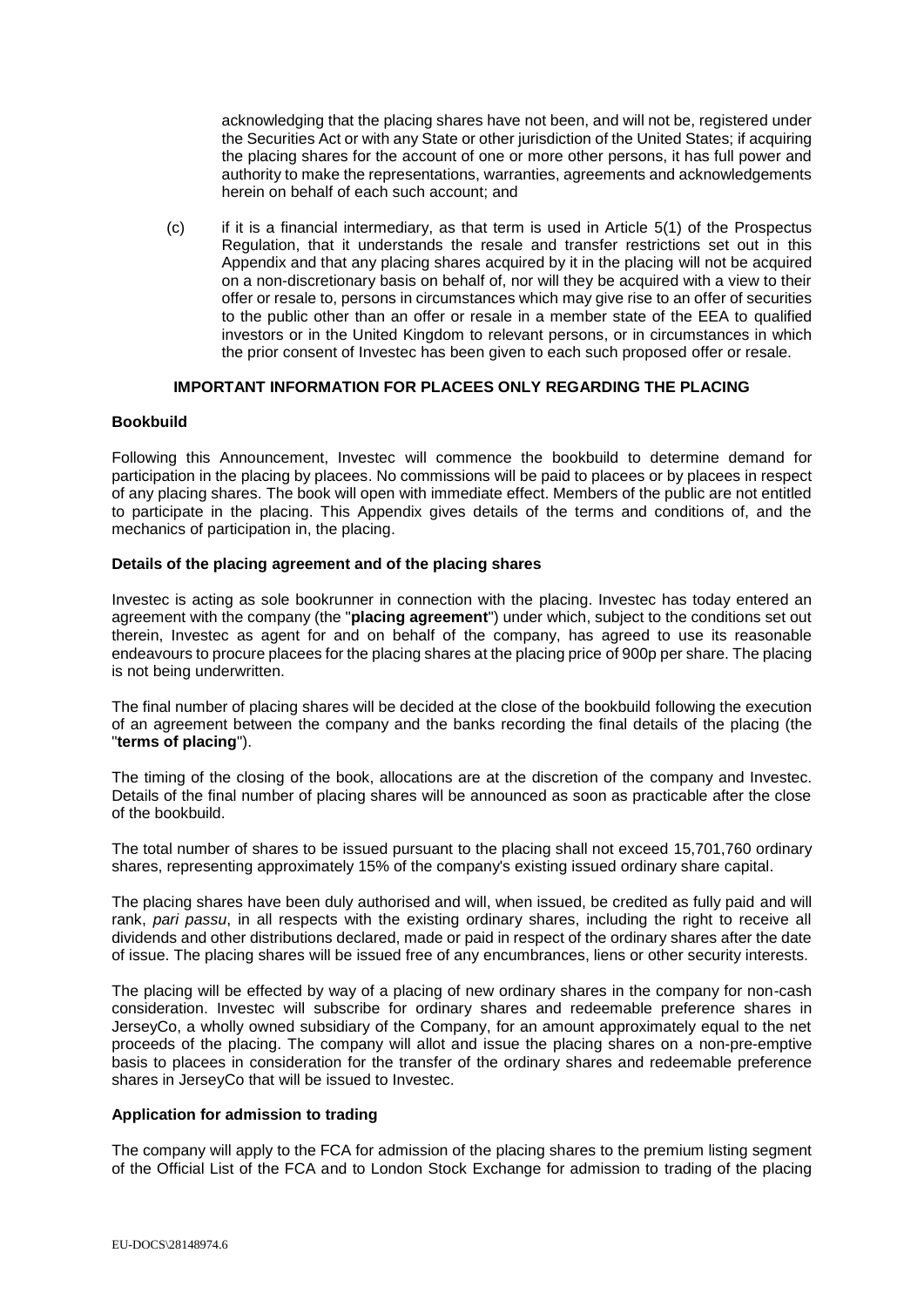shares on its main market for listed securities. It is expected that admission will become effective at 8.00 a.m. on 4 May 2020 (or such later date as may be agreed between the company and Investec).

### **Participation in, and principal terms of, the placing**

- 1. Investec is acting as sole bookrunner on the placing as agent of the company. Participation in the placing will only be available to persons who may lawfully be, and are, invited to participate by Investec. Investec, any of its affiliates or any person acting on its or their behalf are entitled to enter bids as principal in the bookbuild.
- 2. The price per placing share is the placing price of 900p per share.
- <span id="page-9-1"></span>3. To bid in the bookbuild, placees should communicate their bid by telephone or in writing to their usual sales contact at Investec. Each bid should state the number of placing shares which the prospective placee wishes to acquire at the placing price. Bids may be scaled down by Investec and the company on the basis referred to in paragraph [6](#page-9-0) below. Investec reserves the right not to accept bids or to accept bids in part rather than in whole.
- <span id="page-9-2"></span>4. The bookbuild is expected to close no later than 6:00 a.m. (London time) on 30 April 2020 but may be closed earlier or later, at the discretion of Investec and the company. Investec may, in agreement with the company, accept bids that are received after the bookbuild has closed.
- 5. Each placee's allocation will be agreed between Investec and the company and will be confirmed to placees orally or in writing by Investec, acting as agent of the company, following the close of the bookbuild, and a contract note will be dispatched as soon as possible thereafter. Subject to paragraph [8](#page-10-0) below, Investec's oral or written confirmation to such placee will constitute an irrevocable legally binding commitment upon such person (who will at that point become a placee) in favour of Investec and the company, under which such placee agrees to acquire the number of placing shares allocated to it and to pay the placing price for each such placing share on the terms and conditions set out in this Appendix and in accordance with the company's corporate documents.
- <span id="page-9-0"></span>6. Investec will, in effecting the placing, agree with the company the identity of the placees and the basis of allocation of the placing shares and may scale down any bids for this purpose on such basis as it may determine in consultation with the company. Investec may also, notwithstanding paragraphs [3](#page-9-1) and [4](#page-9-2) above and subject to the prior consent of the company, (i) allocate placing shares after the time of any initial allocation to any person submitting a bid after that time and (ii) allocate placing shares after the bookbuild has closed to any person submitting a bid after that time. The acceptance of offers shall be at the absolute discretion of Investec, subject to agreement with the company. If within a reasonable time after a request for verification of identity, Investec has not received such satisfactory evidence, Investec may, in consultation with the company but at its absolute discretion, terminate the placee's placing participation in which event all funds delivered by the placee to Investec will be returned without interest to the account of the drawee bank or CREST account from which they were originally debited.
- 7. The placing shares are being offered and sold by the company (a) outside the United States in offshore transactions as defined in, and pursuant to, Regulation S under the Securities Act, or (b) in the United States to persons reasonably believed to be QIBs in transactions not involving any "public offering" within the meaning of Section 4(a)(2) of the Securities Act, and/or pursuant to an exemption from, or transaction not subject to, the registration requirements of the Securities Act. The placee and the prospective beneficial owner of the placing shares is, and at the time the placing shares are subscribed for will be (i) outside the United States and subscribing for the placing shares in an "offshore transaction" as defined in, and pursuant to, Regulation S under the Securities Act; or (ii) (a) a QIB, and (b) subscribing for the placing shares pursuant to an exemption from, or in a transaction not subject to, the registration requirements under the Securities Act, acknowledging that the placing shares have not been, and will not be, registered under the Securities Act or with any State or other jurisdiction of the United States. With respect to (ii) above, it is subscribing for the placing shares for its own account or for one or more accounts as to each of which it exercises sole investment discretion and each of which is a QIB, for investment purposes only and not with a view to any distribution or for resale in connection with the distribution thereof, in whole or in part,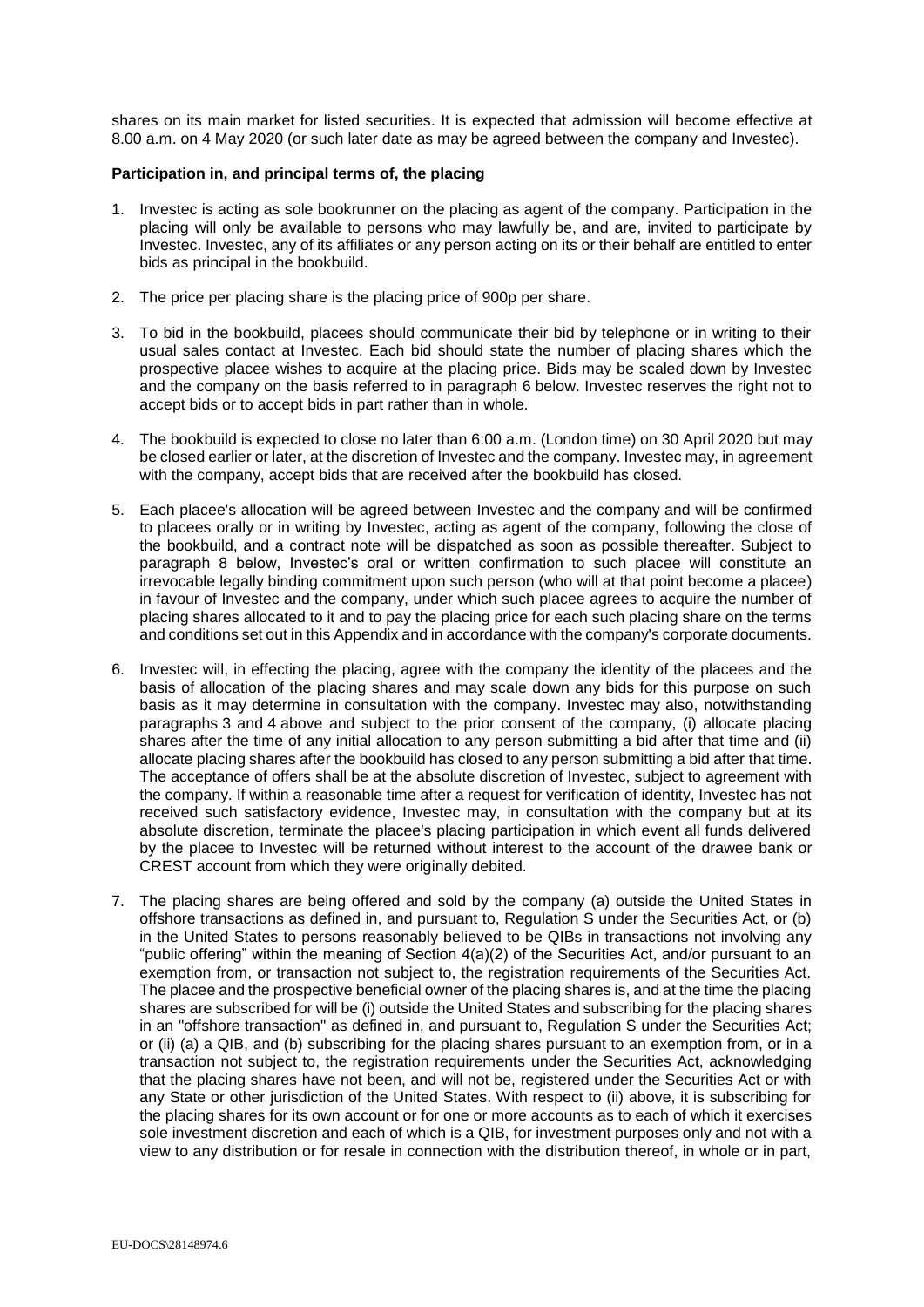in the United States, and it has full power to make the representations, warranties, indemnities, acknowledgements, agreements and undertakings herein on behalf of each such account.

- <span id="page-10-0"></span>8. A bid in the bookbuild will be made on the terms and subject to the conditions in this Appendix and will be legally binding on the placee on behalf of which it is made and except with Investec's consent will not be capable of variation or revocation after the time at which it is submitted. Each placee will also have an immediate, separate, irrevocable and binding obligation, owed to Investec, to pay it (or as it may direct) in cleared funds an amount equal to the product of the placing price and the number of placing shares that such placee has agreed to acquire. Each placee's obligations will be owed to Investec. Conditional upon admission, the company shall allot such placing shares to each placee following each placee's payment to Investec of such amount.
- 9. Except as required by law or regulation, no press release or other announcement will be made by Investec or the company using the name of any placee (or its agent), in its capacity as placee (or agent), other than with such placee's prior written consent.
- 10. Irrespective of the time at which a placee's allocation(s) pursuant to the placing is/are confirmed, settlement for all placing shares to be acquired pursuant to the placing will be required to be made at the same time, on the basis explained below under "Registration and Settlement".
- 11. All obligations under the bookbuild and placing will be subject to fulfilment or (where applicable) waiver of the conditions referred to below under "Conditions of the placing" and to the placing not being terminated on the basis referred to below under "Termination of the placing agreement".
- 12. By participating in the bookbuild, each placee agrees that its rights and obligations in respect of the placing will terminate only in the circumstances described below and will not be capable of rescission or termination by the placee after confirmation (oral or otherwise) by Investec.
- 13. To the fullest extent permissible by law, neither Investec, any of its affiliates nor any person acting on its or their behalf shall have any responsibility or liability to any placee (or to any other person whether acting on behalf of a placee or otherwise). In particular, neither Investec, any of its affiliates nor any person acting on its or their behalf shall have any responsibility or liability (including to the fullest extent permissible by law, any fiduciary duties) in respect of Investec's conduct of the bookbuild or of such alternative method of effecting the placing as Investec and the company may agree.
- 14. The company reserves the right (upon agreement with Investec) to reduce or seek to increase the amount to be raised pursuant to the placing.

### **Conditions of the placing**

The placing is conditional upon the placing agreement becoming unconditional and not having been terminated in accordance with its terms. Investec's obligations under the placing agreement are conditional on certain conditions, including:

- 1. the terms of placing having been executed by the company and Investec;
- 2. the release by the company of the results of placing announcement;
- 3. the company having allotted the placing shares to placees, subject only to admission and the placing agreement not having been terminated prior to admission;
- 4. the delivery to Investec of customary documentation in connection with the placing;
- 5. none of the warranties on the part of the company in the placing agreement being untrue, inaccurate or misleading (i) as at the date of the placing agreement; (ii) as at the time the terms of placing are executed; and (iii) immediately prior to admission, in each case by reference to the facts and circumstances then subsisting;
- 6. the subscription and transfer agreement and the option agreement having been executed by the company and JerseyCo and there having occurred no default or breach by the company or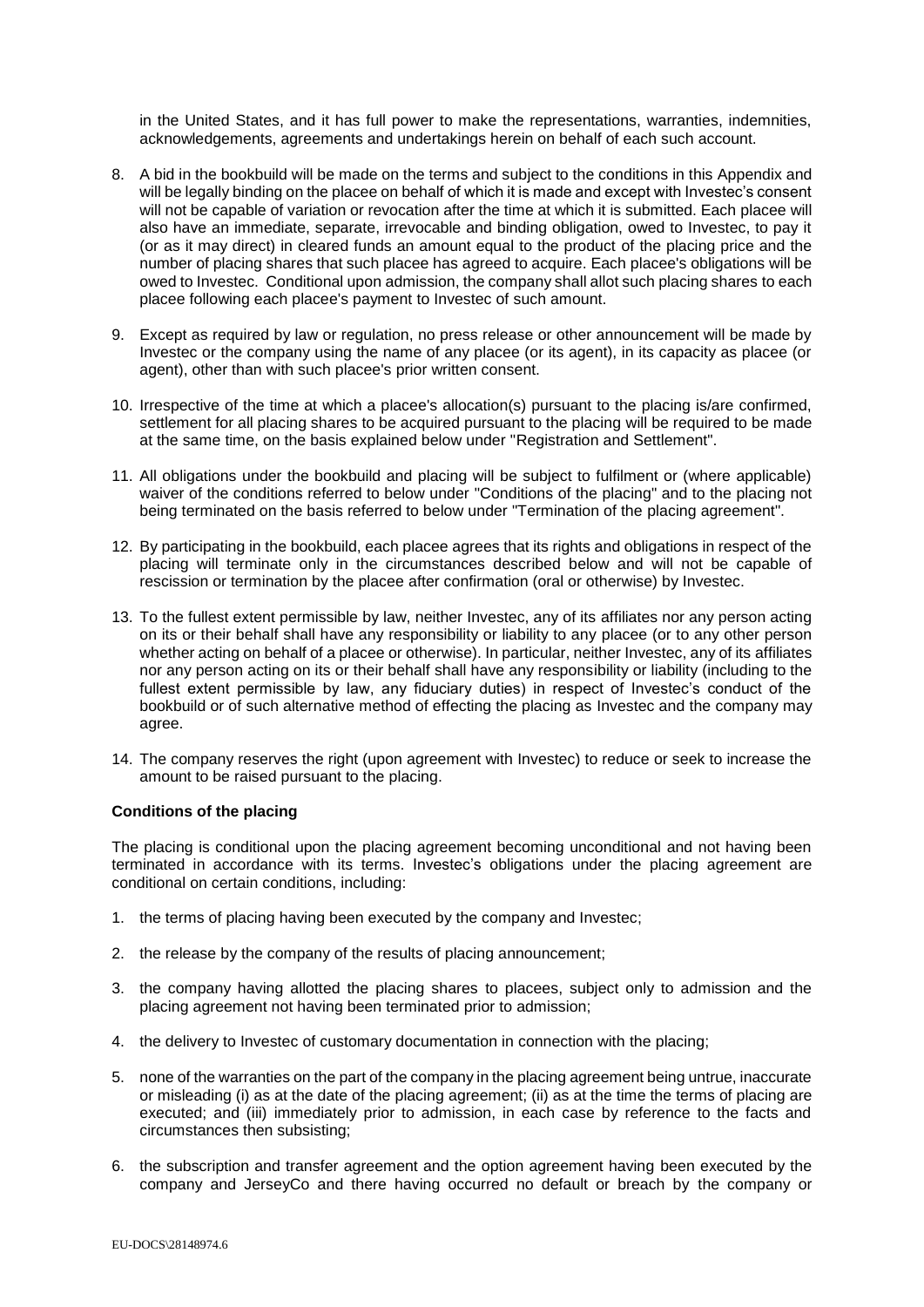JerseyCo (as the case may be) of any of the terms thereof at any time prior to admission and the subscription and transfer agreement and the option agreement having become wholly unconditional (save for the condition in such agreements relating to admission);

- 7. certain covenant waivers obtained prior to the date of this announcement having been entered into by the parties thereto and having, and continuing to have, full force and effect and not having been terminated or lapsed and not having been materially varied or modified and no right to terminate or rescind the covenant waivers and tax deferrals having arisen;
- 8. the company having performed all of its obligations under the placing agreement to be performed prior to admission and not being in breach of the placing agreement;
- 9. there not having occurred a material adverse change in relation to the company or the group at any time prior to admission; and
- 10. admission of the placing shares occurring at or before 8:00 a.m. (London time) on 4 May 2020, or such later time and/or date (being not later than 3.00 p.m. on 12 May 2020) as the company and Investec may agree in writing.

If: (i) any of the conditions contained in the placing agreement, including those described above, are not fulfilled or (where applicable) waived by Investec by the relevant time or date specified (or such later time or date as the company and Investec may agree); or (ii) the placing agreement is terminated in the circumstances specified below, the placing will lapse and the placees' rights and obligations hereunder in relation to the placing shares shall cease and terminate at such time and each placee agrees that no claim can be made by it in respect thereof.

Investec may, at its discretion and upon such terms as it thinks fit, extend the time for the satisfaction of any condition or waive compliance by the company with the whole or any part of any of the company's obligations in relation to the conditions in the placing agreement (other than those conditions described in points 1 to 3 (inclusive) and 10 above, which may not be waived). Any such extension or waiver will not affect placees' commitments as set out in this announcement.

Investec shall not have any liability or responsibility to any placee (or to any other person whether acting on behalf of a placee or otherwise) in respect of any decision it may make as to whether or not to waive or to extend the time and/or date for the satisfaction of any condition to the placing nor for any decision it may make as to the satisfaction of any condition or in respect of the placing generally and by participating in the placing, each placee agrees that any such decision is within the absolute discretion of Investec.

By participating in the bookbuild, each placee agrees that its rights and obligations hereunder terminate only in the circumstances described above and under "Termination of the placing agreement" below, and will not be capable of rescission or termination by the placee.

### **Termination of the placing agreement**

Investec is entitled, at any time before admission, to terminate the placing agreement in accordance with its terms in certain circumstances, including, *inter alia*, if: (i) there has been a breach by the company of any of the warranties or any failure by the company to perform any of its obligations contained in the placing agreement; (ii) there has been a material adverse change in relation to the group; (iii) the application for admission is withdrawn or refused by the FCA or the London Stock Exchange; or (iv) upon the occurrence of certain *force majeure events*.

If circumstances arise that would allow Investec to terminate the placing agreement, it may nevertheless determine to allow admission to proceed.

By participating in the placing, each placee agrees that its rights and obligations terminate only in the circumstances described above and under 'Conditions of the placing' above and will not be capable of rescission or termination by it after oral confirmation by Investec following the close of the bookbuild.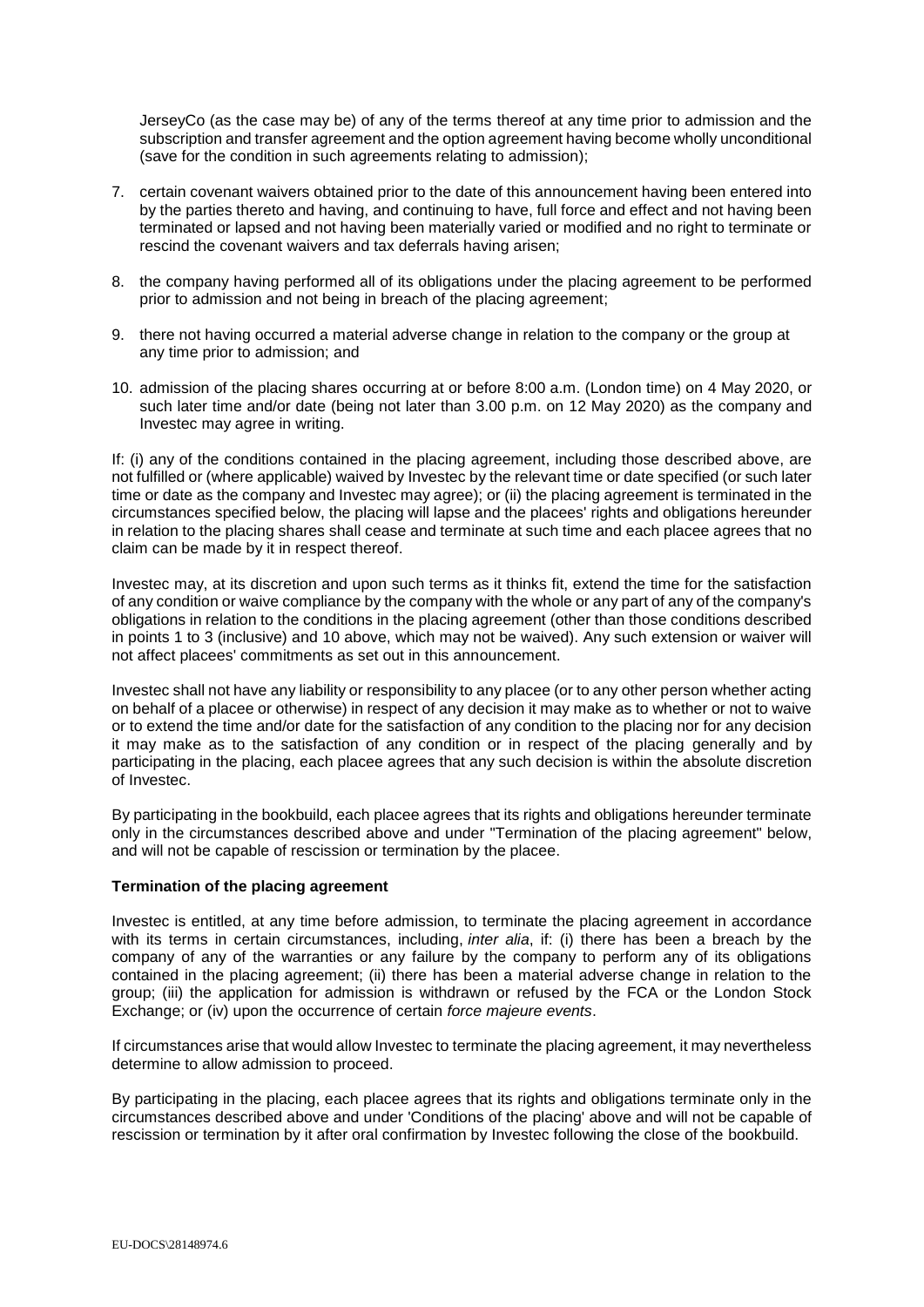By participating in the placing, placees agree that the exercise or non-exercise by Investec of any right of termination or other discretion under the placing agreement shall be within the absolute discretion of Investec or for agreement between the company and Investec (as the case may be) and that neither the company nor Investec need make any reference to, or consultation with, placees and that neither they nor any of their respective affiliates nor any any person acting on its or their behalf shall have any liability to placees whatsoever in connection with any such exercise or failure to so exercise.

## **No prospectus**

No offering document, prospectus or admission document has been or will be prepared or submitted to be approved by the FCA (or any other authority) in relation to the placing, and placees' commitments will be made solely on the basis of publicly available information taken together with the information contained in this announcement, and any exchange information (as defined below) previously published by or on behalf of the company simultaneously with or prior to the date of this announcement and subject to the further terms set forth in the contract note to be provided to individual prospective placees.

Each placee, by accepting a participation in the placing, agrees that the content of this announcement and the publicly available information released by or on behalf of the company is exclusively the responsibility of the company and confirms to Investec and the company that it has neither received nor relied on any other information, representation, warranty, or statement made by or on behalf of the company (other than publicly available information), Investec, any of its affiliates or any person acting on its or their behalf and no such person will be liable for any placee's decision to participate in the placing based on any other information, representation, warranty or statement which the placees may have obtained or received (regardless of whether or not such information, representation, warranty or statement was given or made by or on behalf of any such persons). By participating in the placing, each placee acknowledges and agrees that it has relied on its own investigation of the business, financial or other position of the company in accepting a participation in the placing.

## **Restriction on further issue of securities**

The company has undertaken to Investec that, between the date of the placing agreement and the date of the announcement of the audited consolidated accounts for the group for the year ending 26 July 2020, it will not, without the prior written consent of Investec (not to be unreasonably withheld or delayed), directly or indirectly issue or allot ordinary shares, subject to customary exceptions and waiver by Investec.

By participating in the placing, placees agree that the exercise by Investec of any power to grant consent to waive the aforementioned undertaking by the company shall be within the absolute discretion of Investec and that it need not make any reference to, or consultation with, placees and that it shall not have any liability to placees whatsoever in connection with any such exercise of the power to grant consent.

# **Registration and settlement**

Settlement of transactions in the placing shares (ISIN: GB0001638955) following admission will take place within the relevant system administered by Euroclear ("**CREST**"), using the delivery versus payment mechanism, subject to certain exceptions. Subject to certain exceptions, Investec and the company reserve the right to require settlement for, and delivery of, the placing shares to placees by such other means that they deem necessary if delivery or settlement is not practicable in CREST within the timetable set out in this announcement or would not be consistent with the regulatory requirements in the placee's jurisdiction.

Following the close of the bookbuild for the placing, each placee allocated placing shares in the placing will be sent a contract note stating the number of placing shares to be allocated to it at the placing price, the aggregate amount owed by such placee to Investec and settlement instructions. Placees should settle against CREST ID: 331. It is expected that such contract note will be despatched on or around 30 April 2020 and that this will also be the trade date.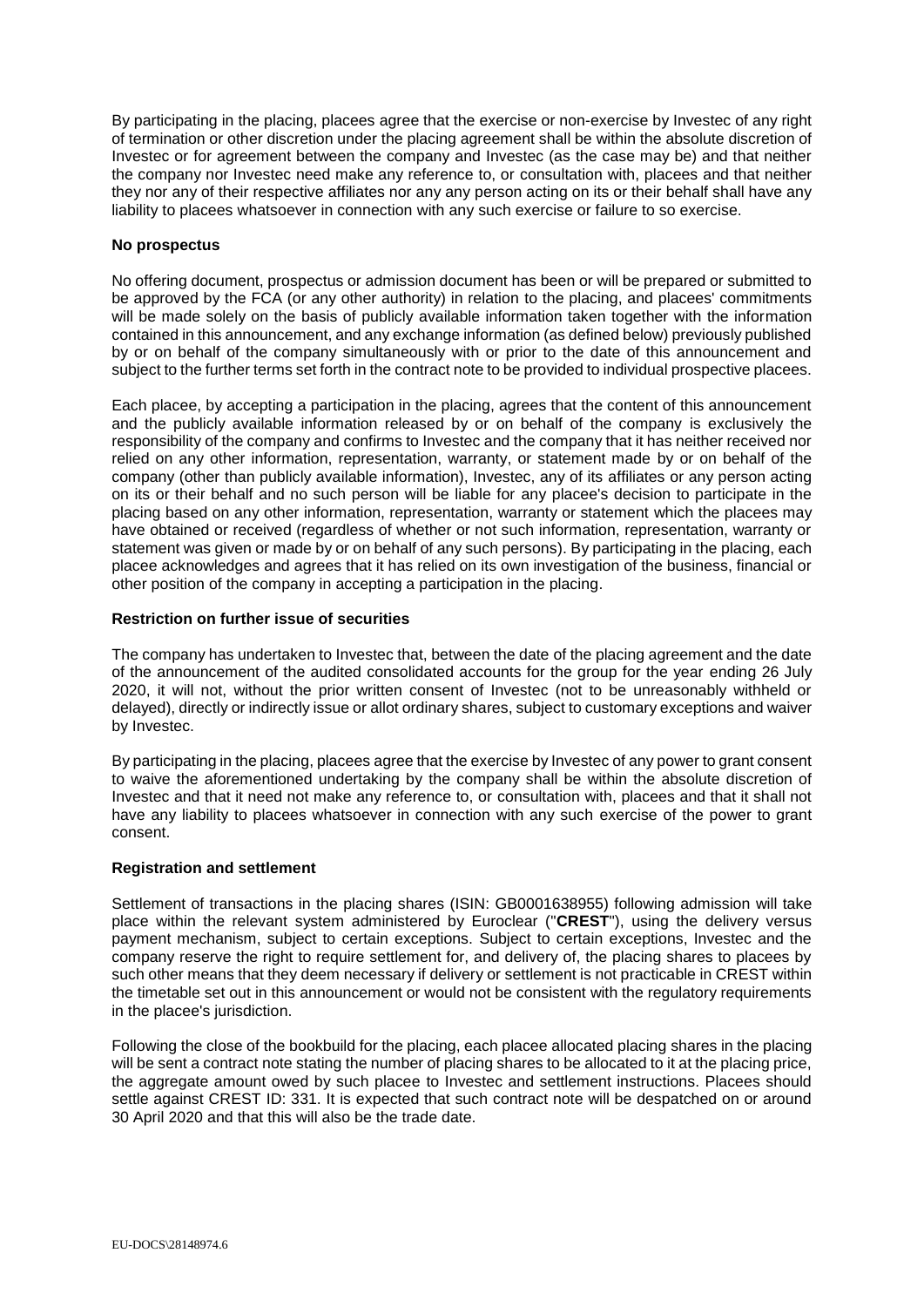Each placee agrees that it will do all things necessary to ensure that delivery and payment is completed in accordance with either the standing CREST or certificated settlement instructions that it has in place with Investec.

The company will deliver the placing shares to a CREST account operated by Investec as agent for the company and Investec will enter its delivery (DEL) instruction into the CREST system. Investec will hold any placing shares delivered to this account as nominee for the placees. The input to CREST by a placee of a matching or acceptance instruction will then allow delivery of the relevant placing shares to that placee against payment.

It is expected that settlement will be on 4 May 2020 on a T+2 basis in accordance with the instructions given to Investec.

Interest is chargeable daily on payments not received from placees on the due date in accordance with the arrangements set out above at the rate of two percentage points above LIBOR as determined by Investec.

Each placee agrees that, if it does not comply with these obligations, Investec may sell any or all of the placing shares allocated to that placee on such placee's behalf and retain from the proceeds, for the company's account and benefit, an amount equal to the aggregate amount owed by the placee plus any interest due. The relevant placee will, however, remain liable for any shortfall below the aggregate amount owed by it and shall be required to bear any stamp duty, stamp duty reserve tax or other stamp, securities, transfer, registration, execution, documentary or other similar impost, duty or tax (together with any interest, fines or penalties) which may arise upon the sale of such placing shares on such placee's behalf.

If placing shares are to be delivered to a custodian or settlement agent, placees should ensure that the contract note is copied and delivered immediately to the relevant person within that organisation. Insofar as placing shares are registered in a placee's name or that of its nominee or in the name of any person for whom a placee is contracting as agent or that of a nominee for such person, such placing shares should, subject to as provided below, be so registered free from any liability to UK stamp duty or UK stamp duty reserve tax. If there are any circumstances in which any other stamp duty or stamp duty reserve tax (and/or any interest, fines or penalties relating thereto) is payable in respect of the allocation, allotment, issue or delivery of the placing shares (or for the avoidance of doubt if any stamp duty or stamp duty reserve tax is payable in connection with any subsequent transfer of or agreement to transfer placing shares), neither Investec nor the company shall be responsible for the payment thereof.

### **Representations and warranties**

By participating in the placing each placee (and any person acting on such placee's behalf) irrevocably acknowledges, confirms, undertakes, represents, warrants and agrees (for itself and for any such prospective placee) with Investec (in its capacity as sole bookrunner and as placing agent of the company in respect of the placing) and the company, in each case as a fundamental term of its application for placing shares, the following:

- 1. it has read and understood this announcement, in its entirety and that its subscription for and purchase of placing shares is subject to and based upon all the terms, conditions, representations, warranties, indemnities, acknowledgements, agreements and undertakings and other information contained herein and undertakes not to redistribute or duplicate this announcement and that it has not relied on, and will not rely on, any information given or any representations, warranties or statements made at any time by any person in connection with admission, the bookbuild, the placing, the company, the placing shares or otherwise;
- 2. that no offering document, prospectus, offering memorandum or admission document has been or will be prepared in connection with the placing or is required under the Prospectus Regulation and it has not received and will not receive a prospectus, offering memorandum admission document or other offering document in connection with the bookbuild, the placing or the placing shares;
- 3. that the ordinary shares are listed on the Official List of the FCA and are admitted to trading on the main market of the London Stock Exchange and that the company is therefore required to publish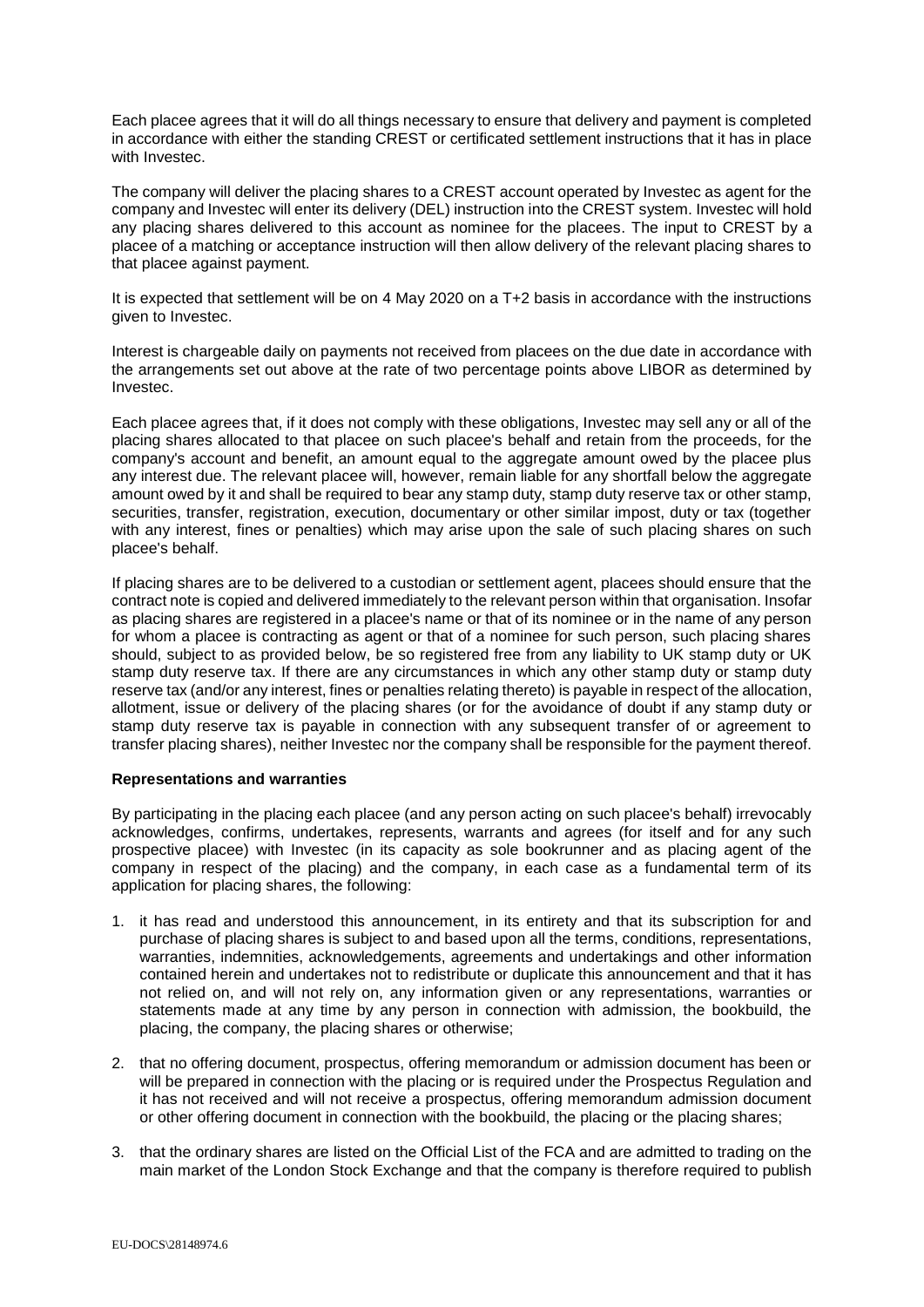certain business and financial information in accordance with MAR and the rules and practices of the London Stock Exchange and/or the FCA (collectively, the "**exchange information**"), which includes the further Covid-19 update and a description of the nature of the company's business and the company's most recent balance sheet and profit and loss account, and similar statements for preceding financial years and that it has reviewed such exchange information and that it is able to obtain or access such exchange information;

- 4. that none of Investec, the company nor any of their respective affiliates nor any person acting on its or their behalf has provided, and none of them will provide it with, any material or information regarding the placing shares, the bookbuild, the placing or the company or any other person other than this announcement and the further Covid-19 update, such information being all that it deems necessary to make any investment decision in respect of the placing Shares, nor has it requested Investec, the company, any of their respective affiliates nor any person acting on behalf of any of them to provide it with any such material or information;
- 5. unless otherwise specifically agreed with Investec, that it is not, and at the time the placing shares are acquired, neither it nor the beneficial owner of the placing shares will be, a resident of a restricted territory or any other jurisdiction in which it would be unlawful to make or accept an offer to acquire the placing shares, subject to certain restrictions; and further acknowledges that the placing shares have not been and will not be registered or otherwise qualified, for offer and sale nor will an offering document, prospectus or admission document be cleared or approved in respect of any of the placing shares under the securities legislation of the United States or any other restricted territory and, subject to certain exceptions, may not be offered, sold, transferred, delivered or distributed, directly or indirectly, in or into those jurisdictions or in any country or jurisdiction where any such action for that purpose is required;
- 6. that the content of this announcement is exclusively the responsibility of the company and that neither Investec, any of its affiliates nor any person acting on its or their behalf has or shall have any responsibility or liability for any information, representation or statement contained in this announcement or any information previously or subsequently published by or on behalf of the company, including, without limitation, any exchange information, and will not be liable for any placee's decision to participate in the placing based on any information, representation or statement contained in this announcement or any information previously published by or on behalf of the company or otherwise;
- 7. that the only information on which it is entitled to rely and on which such placee has relied in committing itself to acquire the placing shares is contained in this announcement and any exchange information, that it received and reviewed all information that it believes is necessary or appropriate to make an investment decision in respect of the placing shares, and that it has neither received nor relied on any other information given or investigations, representations, warranties or statements made by Investec or the company and neither Investec, the company, nor any of their respective affiliates nor any person acting on its or their behalf will be liable for any placee's decision to accept an invitation to participate in the placing based on any other information, representation, warranty or statement. Each placee further acknowledges and agrees that it has relied solely on its own investigation, examination and due diligence of the business, financial or other position of the company in deciding to participate in the placing and that none of Investec, any of its affiliates nor any person acting on its or their behalf have made any representations to it, express or implied, with respect to the company, the bookbuild, the placing and the placing shares or the accuracy, completeness or adequacy of the exchange information, and each of them expressly disclaims any liability in respect thereof;
- 8. that it has not relied on any information relating to the company contained in any research reports prepared by Investec, any of its affiliates or any person acting on its or their behalf and understands that (i) none of Investec, nor any of its affiliates nor any person acting on its or their behalf has or shall have any liability for public information or any representation; (ii) none of Investec, its affiliates nor any person acting on its or their behalf has or shall have any liability for any additional information that has otherwise been made available to such placee, whether at the date of publication, the date of this document or otherwise; and that (iii) none of Investec, its affiliates nor any person acting on its or their behalf makes any representation or warranty, express or implied,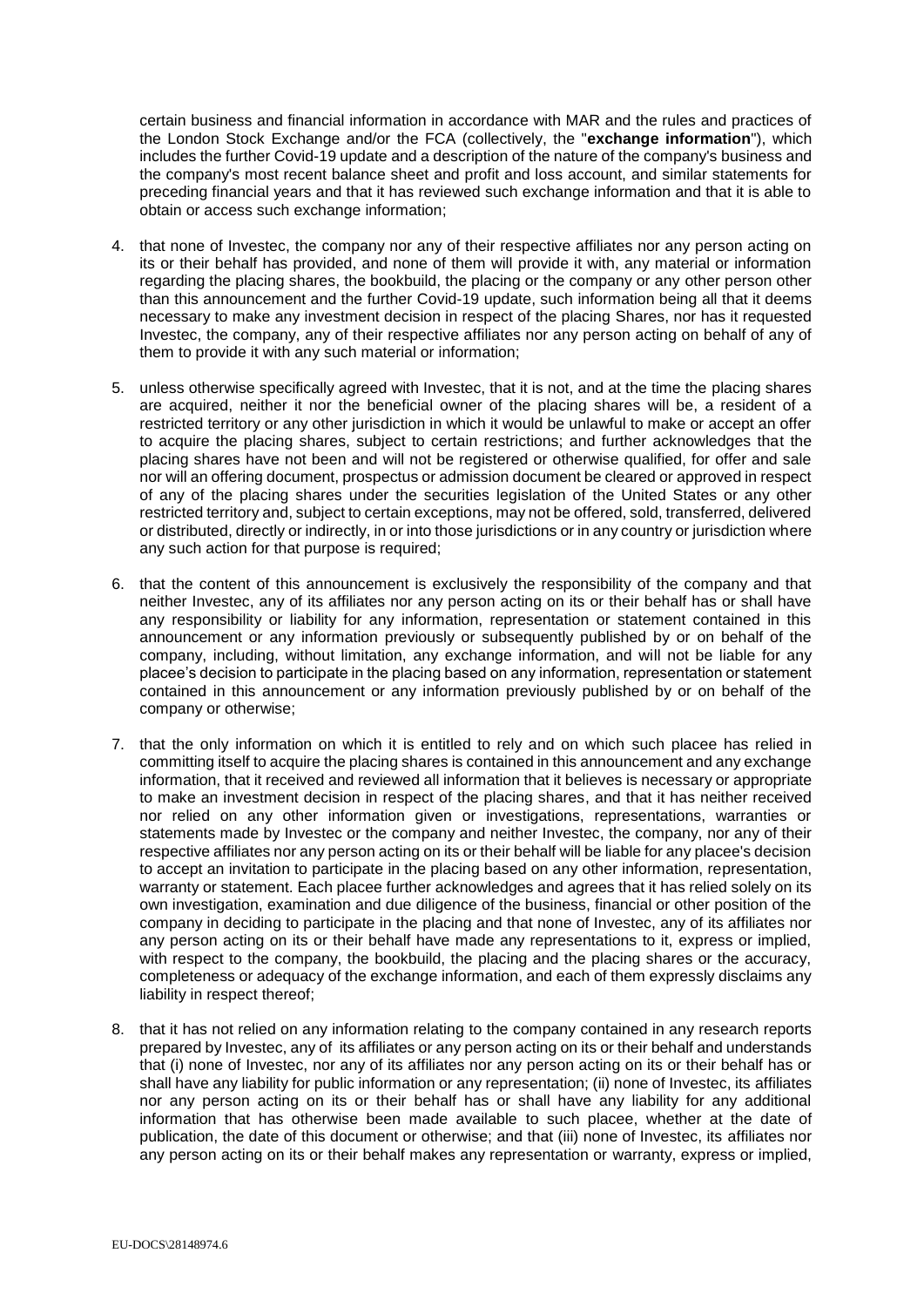as to the truth, accuracy or completeness of such information, whether at the date of publication, the date of this announcement or otherwise;

- 9. that the allocation, allotment, issue and delivery to it, or the person specified by it for registration as holder, of placing shares will not give rise to a liability under any of sections 67, 70, 93 or 96 of the Finance Act 1986 (depositary receipts and clearance services) and that it is not participating in the placing as nominee or agent for any person to whom the allocation, allotment, issue or delivery of the placing shares would give rise to such a liability and that the placing shares are not being acquired in connection with arrangements to issue depositary receipts or to issue or transfer placing shares into a clearance service;
- 10. it acknowledges that no action has been or will be taken by the company, Investec, their respective affiliates or any person acting on its or their behalf that would, or is intended to, permit a public offer of the placing shares in the United States or in any country or jurisdiction where any such action for that purpose is required;
- 11. that it and any person acting on its behalf is entitled to acquire the placing shares under the laws of all relevant jurisdictions which apply to it and that it has fully observed such laws and obtained all such governmental and other guarantees, permits, authorisations, approvals and consents which may be required thereunder and complied with all necessary formalities and that it has not taken any action or omitted to take any action which will or may result in the Investec, the company, any of their respective affiliates or any person acting on its or their behalf acting in breach of the legal or regulatory requirements of any jurisdiction in connection with the placing;
- 12. that it (and any person acting on its behalf) has all necessary capacity and has obtained all necessary consents and authorities to enable it to commit to its participation in the placing and to perform its obligations in relation thereto (including, without limitation, in the case of any person on whose behalf it is acting, all necessary consents and authorities to agree to the terms set out or referred to in this announcement) and will honour such obligations;
- 13. that it has complied with its obligations under the Criminal Justice Act 1993, the EU Market Abuse Regulation and in connection with money laundering and terrorist financing under the Proceeds of Crime Act 2002, the Terrorism Act 2000, the Anti-Terrorism Crime and Security Act 2001, the Terrorism Act 2006, the Money Laundering, Terrorist Financing and Transfer of Funds (Information on the Payer) Regulations 2017 and the Money Laundering Sourcebook of the FCA and any related or similar rules, regulations or guidelines issued, administered or enforced by any government agency having jurisdiction in respect thereof (the "**regulations**") and, if making payment on behalf of a third party, that satisfactory evidence has been obtained and recorded by it to verify the identity of the third party as required by the regulations;
- 14. that it is acting as principal only in respect of the placing or, if it is acting for any other person: (i) it is duly authorised to do so and has full power to make, and does make, the acknowledgments, representations and agreements herein on behalf of each such person; and (ii) it is and will remain liable to Investec and the company for the performance of all its obligations as a placee in respect of the placing (regardless of the fact that it is acting for another person);
- 15. it is a relevant person and undertakes that it will acquire, hold, manage or dispose of any placing shares that are allocated to it for the purposes of its business;
- 16. it understands that any investment or investment activity to which this announcement relates is available only to relevant persons and will be engaged in only with relevant persons, and further understands that this announcement must not be acted on or relied on by persons who are not relevant persons;
- 17. that it will not distribute, forward, transfer or otherwise transmit this announcement or any part of it, or any other presentational or other materials concerning the placing in or into the United States (including electronic copies thereof) to any person, and it has not distributed, forwarded, transferred or otherwise transmitted any such materials to any person;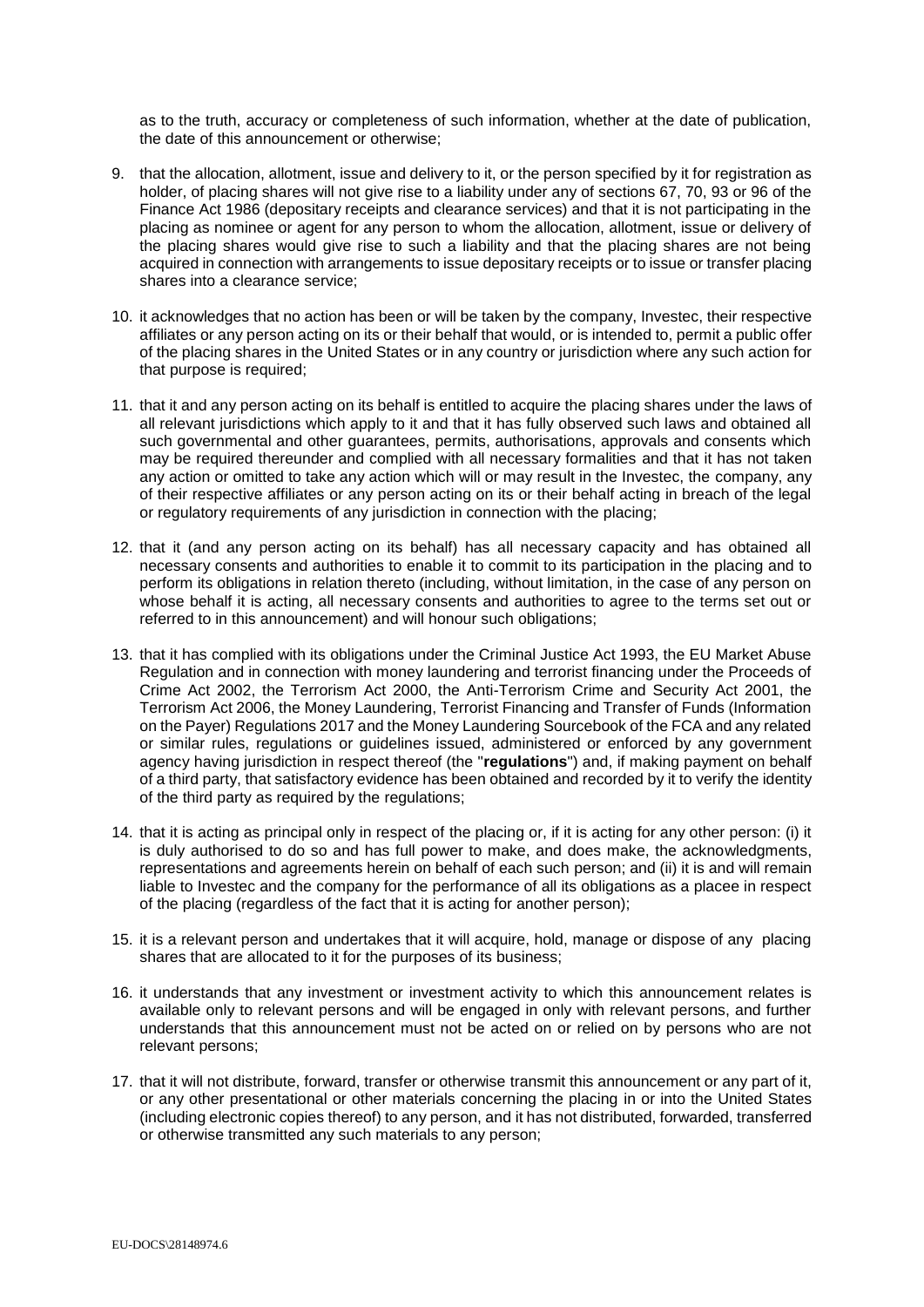- 18. where it is acquiring the placing shares for one or more managed accounts, it represents, warrants and undertakes that it is authorised in writing by each managed account to acquire the placing shares for each managed account and it has full power to make the acknowledgements, representations and agreements herein on behalf of each such account;
- 19. that if it is a pension fund or investment company, it represents, warrants and undertakes that its acquisition of placing shares is in full compliance with applicable laws and regulations;
- 20. if it is acting as a financial intermediary, as that term is used in Article 5(1) of the Prospectus Regulation, that the placing shares acquired for by it in the placing will not be acquired for on a nondiscretionary basis on behalf of, nor will they be acquired for with a view to their offer or resale to, persons in a member state of the EEA other than qualified investors or persons in the United Kingdom other than relevant persons, or in circumstances in which the prior consent of Investec has been given to the proposed offer or resale;
- 21. that it has not offered or sold and will not offer or sell any placing shares to persons in the United Kingdom, except to relevant persons or otherwise in circumstances which have not resulted and which will not result in an offer to the public in the United Kingdom within the meaning of section 85(1) of FSMA;
- 22. that any offer of placing shares may only be directed at persons in member states of the EEA who are qualified investors and represents, warrants and undertakes that it has not offered or sold and will not offer or sell any placing shares to persons in the EEA prior to admission except to qualified investors or otherwise in circumstances which have not resulted in and which will not result in an offer to the public in any member state of the EEA within the meaning of the Prospectus Regulation;
- 23. that it has only communicated or caused to be communicated and will only communicate or cause to be communicated any invitation or inducement to engage in investment activity (within the meaning of section 21 of the FSMA) relating to the placing shares in circumstances in which section 21(1) of the FSMA does not require approval of the communication by an authorised person and agrees that this announcement has not been approved by Investec in its capacity as an authorised person under section 21 of FSMA and it may not therefore be subject to the controls which would apply if it was made or approved as financial promotion by an authorised person;
- 24. that it has complied and will comply with all applicable laws (including all relevant provisions of the FSMA in the UK) with respect to anything done by it in relation to the placing shares;
- 25. if it has received any inside information (as defined under MAR) about the company in advance of the placing, it has not: (i) dealt in the securities of the company; (ii) encouraged or required another person to deal in the securities of the company; or (iii) disclosed such information to any person except as permitted by the MAR, prior to the information being made publicly available;
- 26. that (i) it (and any person acting on its behalf) has the funds available to pay for, and has capacity and authority and is otherwise entitled to purchase the placing shares under the laws of all relevant jurisdictions which apply to it; (ii) it has paid any issue, transfer or other taxes due in connection with its participation in any territory; (iii) it has not taken any action which will or may result in the company, Investec, any of their respective affiliates or any person acting on its or their behalf being in breach of the legal and/or regulatory requirements and/or any anti-money laundering requirements of any territory in connection with the placing; and (iv) that the subscription for and purchase of the placing shares by it or any person acting on its behalf will be in compliance with applicable laws and regulations in the jurisdiction of its residence, the residence of the company, or otherwise;
- 27. that it (and any person acting on its behalf) will make payment for the placing shares allocated to it in accordance with this announcement on the due time and date set out herein against delivery of such placing shares to it, failing which the relevant placing shares may be placed with other placees or sold as Investec may in its absolute discretion determine and without liability to such placee. It will, however, remain liable for any shortfall below the net proceeds of such sale and the placing proceeds of such placing shares and may be required to bear any stamp duty or stamp duty reserve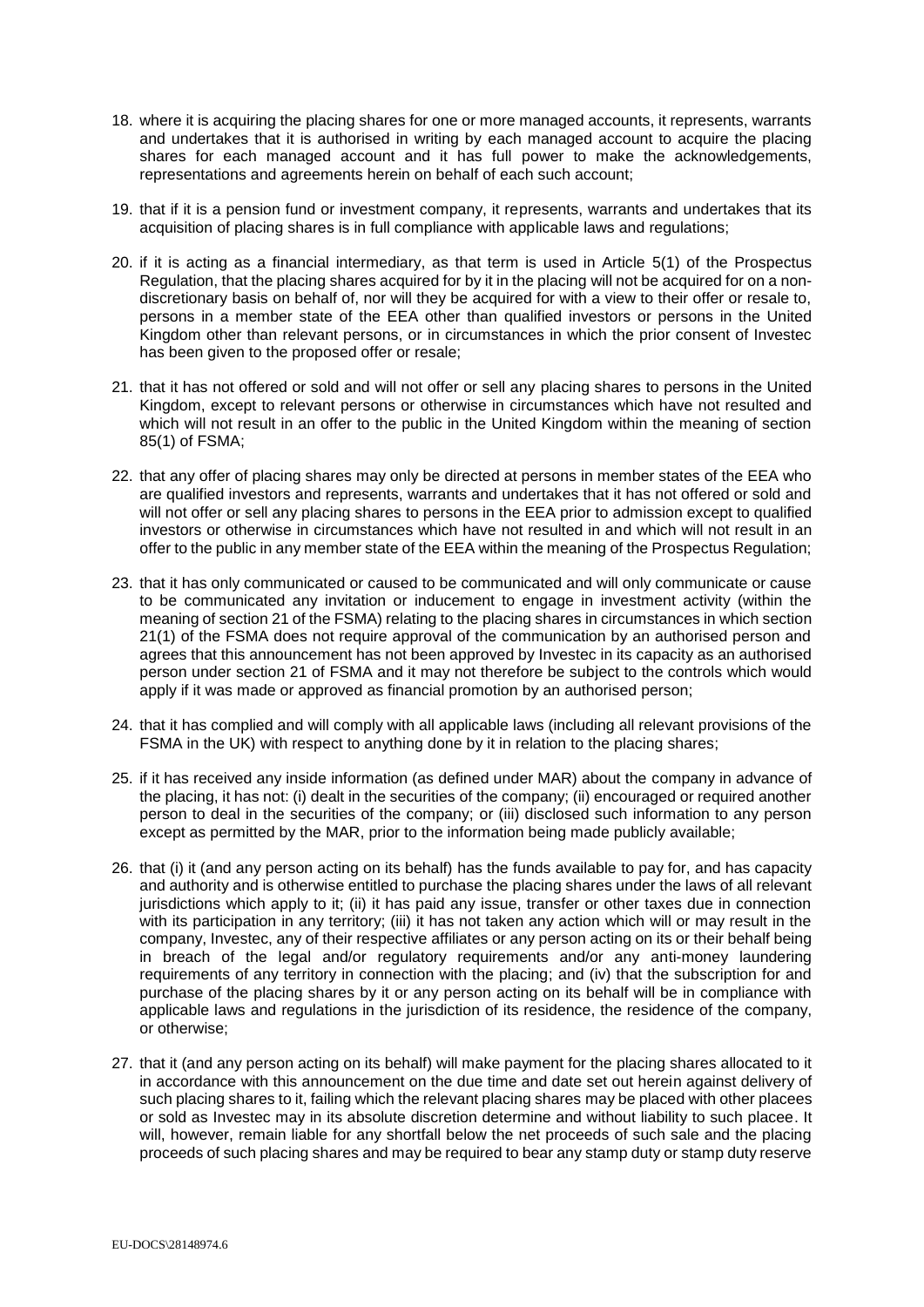tax (together with any interest, fines or penalties) due pursuant to the terms set out or referred to in this announcement which may arise upon the sale of such placee's placing shares on its behalf;

- 28. that its allocation (if any) of placing shares will represent a maximum number of placing shares to which it will be entitled, and required, to acquire, and that Investec or the company may call upon it to acquire a lower number of placing shares (if any), but in no event in aggregate more than the aforementioned maximum;
- 29. that none of Investec, its affiliates nor any person acting on its or their behalf, is making any recommendations to it, or advising it regarding the suitability or merits of any transactions it may enter into in connection with the placing and that participation in the placing is on the basis that it is not and will not be a client of Investec and that Investec does not have any duties or responsibilities to it for providing the protections afforded to its respective clients or customers or for providing advice in relation to the placing nor in respect of any representations, warranties, undertakings or indemnities contained in the placing agreement nor for the exercise or performance of any of the Investec's rights and obligations thereunder including any rights to waive or vary any conditions or exercise any termination right;
- 30. that the person whom it specifies for registration as holder of the placing shares will be (i) itself or (ii) its nominee, as the case may be. Neither Investec, the company nor any of their respective affiliates nor any person acting on its or their behalf will be responsible for any liability to stamp duty or stamp duty reserve tax or other similar duties or taxes (together with any interest, fines or penalties) resulting from a failure to observe this requirement. Each placee and any person acting on behalf of such placee agrees to indemnify each of Investec, the company, any of their respective affiliates and any person acting on its or their behalf in respect of the same on an after-tax basis on the basis that the placing shares will be allotted to the CREST stock account of Investec who will hold them as nominee on behalf of such placee until settlement in accordance with its standing settlement instructions with payment for the placing shares being made simultaneously upon receipt of the placing shares in the placee's stock account on a delivery versus payment basis;
- 31. that these terms and conditions and any agreements entered into by it pursuant to these terms and conditions, and any non-contractual obligations arising out of or in connection with such agreements, shall be governed by and construed in accordance with the laws of England and Wales and it subjects (on behalf of itself and on behalf of any person on whose behalf it is acting) to the exclusive jurisdiction of the English courts as regards any claim, dispute or matter arising out of any such contract, except that enforcement proceedings in respect of the obligation to make payment for the placing shares (together with any interest chargeable thereon) may be taken by Investec or the company in any jurisdiction in which the relevant placee is incorporated or in which any of its securities have a quotation on a recognised stock exchange;
- 32. that each of Investec, the company, their respective affiliates and any person acting on its or their behalf will rely upon the truth and accuracy of the representations, warranties, agreements, undertakings and acknowledgements set forth herein and which are given to Investec on its own behalf and on behalf of the company and are irrevocable and it irrevocably authorises Investec and the company to produce this announcement and the further Covid-19 update, pursuant to, in connection with, or as may be required by any applicable law or regulation, administrative or legal proceeding or official inquiry with respect to the matters set forth herein;
- 33. that it will indemnify on an after-tax basis and hold each of Investec, the company, their respective affiliates and any person acting on its or their behalf harmless from any and all costs, claims, liabilities and expenses (including legal fees and expenses) arising out of, directly or indirectly, or in connection with any breach by it of the representations, warranties, acknowledgements, agreements and undertakings in this Appendix and further agrees that the provisions of this Appendix shall survive after completion of the placing;
- 34. it acknowledges that it irrevocably appoints any director or authorised signatories of Investec as its agent for the purposes of executing and delivering to the company and/or its registrars any documents on its behalf necessary to enable it to be registered as the holder of any of the placing shares agreed to be taken up by it under the placing;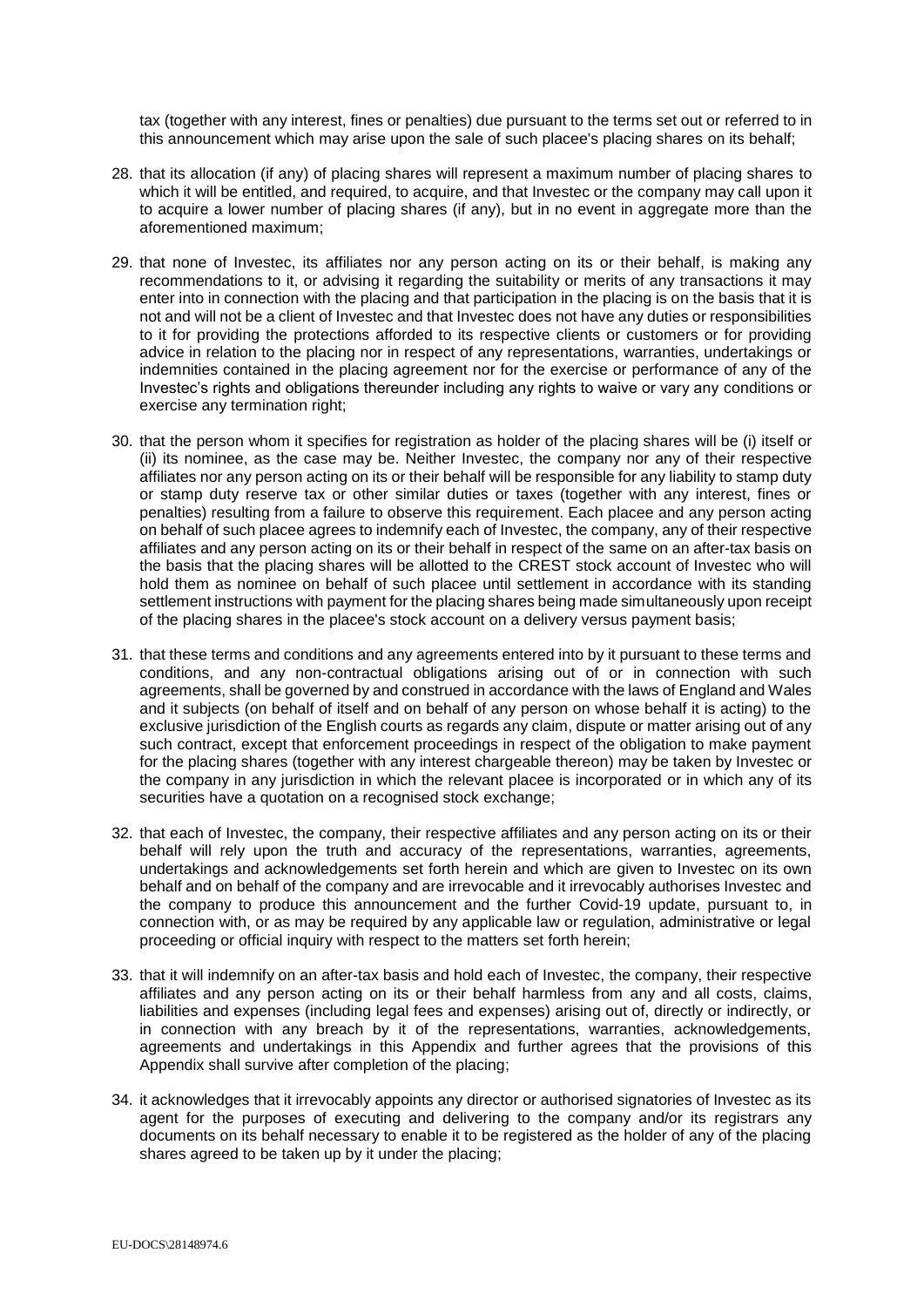- 35. that it acknowledges that its commitment to acquire placing shares on the terms set out herein and in the contract note will continue notwithstanding any amendment that may in future be made to the terms and conditions of the placing and that placees will have no right to be consulted or require that their consent be obtained with respect to the company's or Investec's conduct of the placing;
- 36. that in making any decision to acquire the placing shares (i) it has sufficient knowledge, sophistication and experience in financial, business and international investment matters as is required to evaluate the merits and risks of subscribing for or purchasing the placing shares, (ii) it is experienced in investing in securities of this nature in this sector and is aware that it may be required to bear, and is able to bear, the economic risk of participating in, and is able to sustain a complete loss in connection with, the placing, (iii) it has relied on its own examination, due diligence and analysis of the company and its affiliates taken as a whole, including the markets in which the group operates, and the terms of the placing, including the merits and risks involved and not upon any view expressed or information provided by or on behalf of Investec, (iv) it has had sufficient time and access to information to consider and conduct its own investigation with respect to the offer and purchase of the placing shares, including the legal, regulatory, tax, business, currency and other economic and financial considerations relevant to such investment and has so conducted its own investigation to the extent it deems necessary to enable it to make an informed and intelligent decision with respect to making an investment in the placing shares, (v) it is aware and understands that an investment in the placing shares involves a considerable degree of risk and (vi) it will not look to Investec, any of its affiliates nor any person acting on its or their behalf for all or part of any such loss or losses it or they may suffer;
- 37. it acknowledges and agrees that neither Investec nor the company owe any fiduciary or other duties to it or any placee in respect of any representations, warranties, undertakings or indemnities in the placing agreement;
- 38. understands and agrees that it may not rely on any investigation that Investec, its affiliates or any person acting on its or their behalf may or may not have conducted with respect to the company and its affiliates or the placing and Investec has not made any representation or warranty to it, express or implied, with respect to the merits of the placing, the subscription for or purchase of the placing shares, or as to the condition, financial or otherwise, of the company and its affiliates, or as to any other matter relating thereto, and nothing herein shall be construed as any investment or other recommendation to it to acquire the placing shares. It acknowledges and agrees that no information has been prepared by, or is the responsibility of, Investec, its affiliates or any person acting on its or their behalf for the purposes of this placing;
- 39. it acknowledges and agrees that it will not hold Investec, any of its affiliates nor any person acting on its or their behalf responsible or liable for any misstatements in or omission from any publicly available information relating to the group or information made available (whether in written or oral form) relating to the group and that no such person makes any representation or warranty, express or implied, as to the truth, accuracy or completeness of such information or accepts any responsibility for any of such information;
- 40. that in connection with the placing, Investec, its affiliates and any person acting on its or their behalf may take up a portion of the placing shares as a principal position and in that capacity may retain, purchase or sell for its own account such shares in the company and any other securities of the company or related investments and may offer or sell such shares, securities or other investments otherwise than in connection with the placing. Accordingly, references in this announcement to placing shares being issued, offered or placed should be read as including any issue, offering or placement of such shares in the company to Investec, its affiliates or any person acting on its or their behalf, in each case, acting in such capacity. in addition Investec, its affiliates and any person acting on its or their behalf may enter into financing arrangements (including swaps, warrants or contracts for difference) with investors in connection with which such person(s) may from time to time acquire, hold or dispose of such securities of the company, including the placing shares. None Investec, its affiliates nor any person acting on its or their behalf intends to disclose the extent of any such investment or transactions otherwise than in accordance with any legal or regulatory obligation to do so;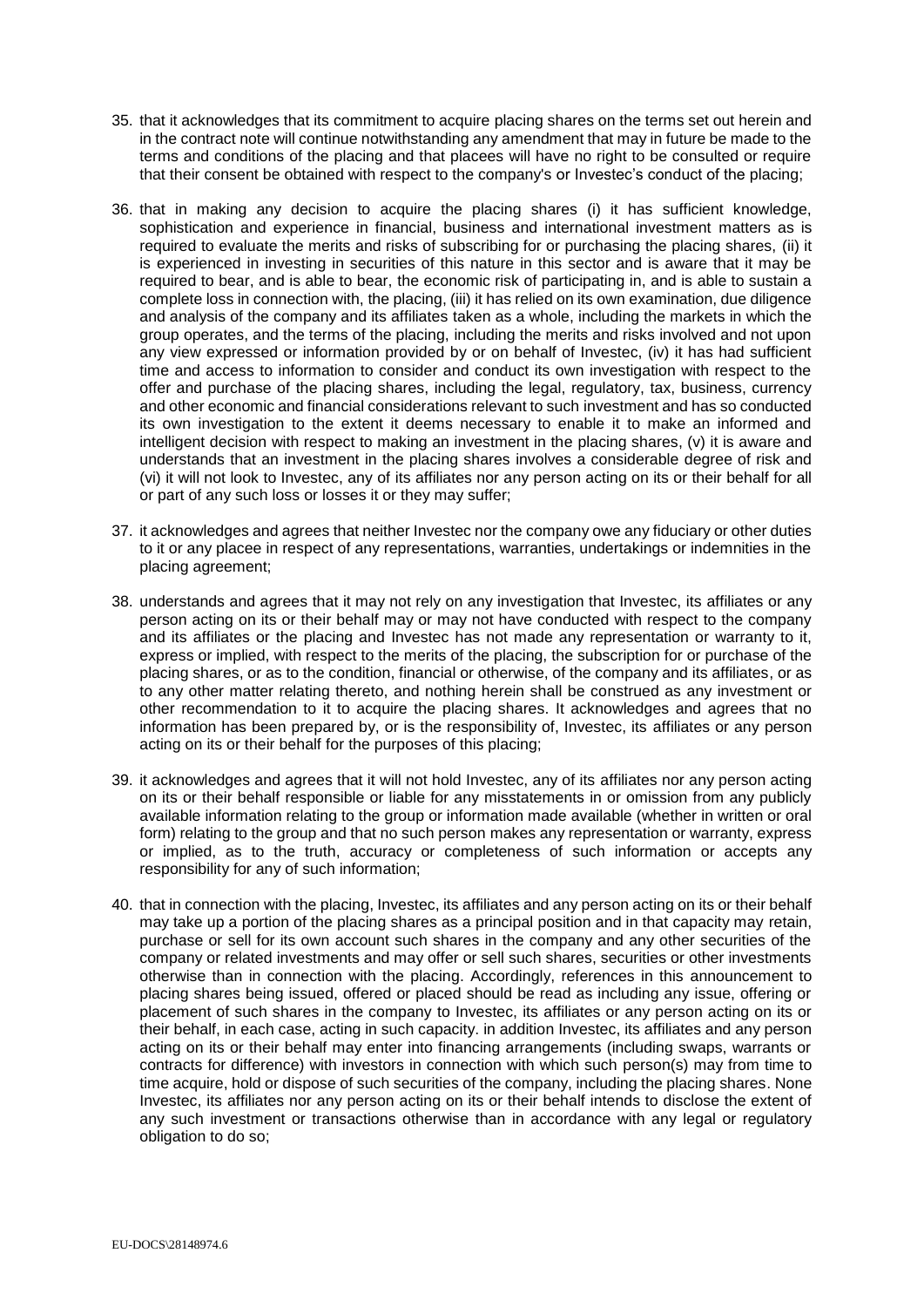- 41. that a communication that the transaction or the book is "covered" (i.e. indicated demand from investors in the book equals or exceeds the amount of the securities being offered) is not any indication or assurance that the book will remain covered or that the transaction and securities will be fully distributed by Investec. Investec will, *inter alia*, take account of the company's objectives, MiFID II requirements and/or their allocation policies:
- 42. it acknowledges that the placing shares have not been registered or otherwise qualified, and will not be registered or otherwise qualified, for offer and sale nor will a prospectus be prepared in respect of any of the placing shares under the securities laws of the United States, or any state or other jurisdiction of the United States, nor approved or disapproved by the United States Securities and Exchange Commission, any state securities commission or other regulatory authority in the United States, nor have any of the foregoing authorities passed upon or endorsed the merits of the placing or the accuracy or adequacy of this announcement. The placing shares have not been registered or otherwise qualified for offer and sale nor will a prospectus be cleared or approved in respect of the placing shares under the securities laws of Canada, Australia, South Africa or Japan and, subject to certain exceptions, may not be offered, sold, taken up, renounced or delivered or transferred, directly or indirectly, within the Canada, United States, Australia, South Africa or Japan or in any country or jurisdiction where any action for that purpose is required.
- 43. that the placing shares offered and sold in the United States are "restricted securities within the meaning of Rule 144(a)(3) under the Securities Act, and for so long as the placing shares are "restricted securities", it will not deposit such shares in any unrestricted depositary facility established or maintained by any depositary bank and it agrees to notify any transferee to whom it subsequently reoffers, resells, pledges or otherwise transfers the Placing Shares of the foregoing restrictions on transfer;
- 44. it will not directly or indirectly offer, reoffer, resell, transfer, assign, pledge or otherwise dispose of any placing shares except: (a) in an "offshore transaction" in accordance with Rule 903 or 904 of Regulation S outside the United States; (b) in the United States to a person that it and any person acting on its behalf reasonably believes is a QIB who is purchasing for its own account or for the account of another person who is a QIB pursuant to Rule 144A under the Securities Act (it being understood that all offers or solicitations in connection with such a transfer are limited to QIBs and do not involve any means of general solicitation or general advertising); (c) pursuant to Rule 144 under the Securities Act (if available); (d) to the Company or (e) pursuant to an exemption from, or in a transaction not subject to, the registration requirements of the Securities Act, and, if the company shall so require, subject to delivery to the company of an opinion of counsel (and such other evidence as the company may reasonably require) that such transfer or sale is in compliance with the Securities Act, in each case in accordance with any applicable securities laws of any state or other jurisdiction of the United States; and that that it will notify any transferee to whom it subsequently reoffers, resells, pledges or otherwise transfers the placing shares of the foregoing restrictions on transfer; and
- 45. that no representation has been made as to the availability of the exemption provided by Rule 144 or any other exemption under the Securities Act for the reoffer, resale, pledge or transfer of the placing shares.

The foregoing acknowledgements, agreements, undertakings, representations, warranties and confirmations are given for the benefit of the company as well as Investec (for their own benefit and, where relevant, the benefit of their respective affiliates and any person acting on its or their behalf) and are irrevocable.

Please also note that the agreement to allot and issue placing shares to placees (or the persons for whom placees are contracting as nominee or agent) free of UK stamp duty and UK stamp duty reserve tax relates only to their allotment and issue to placees, or such persons as they nominate as their agents, direct from the company for the placing shares in question. None of the company, Investec, their respective affiliates or any person acting on its or their behalf will be responsible for any UK stamp duty or UK stamp duty reserve tax (including any interest, fines and penalties relating thereto) arising in relation to the placing shares in any other circumstances.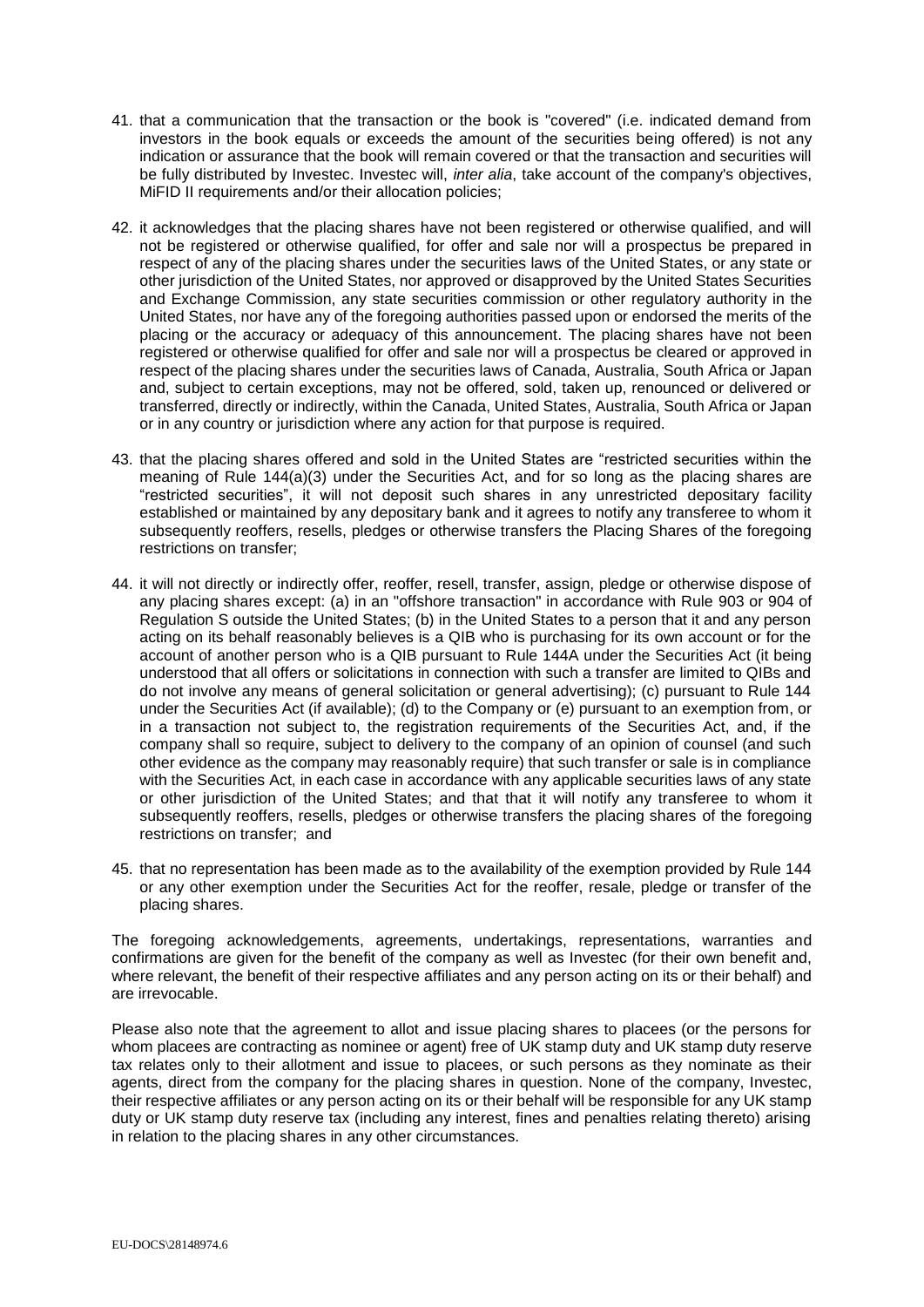Such agreement is subject to the representations, warranties and further terms above and also assumes, and is based on a warranty from each placee, that the placing shares are not being acquired in connection with arrangements to issue depositary receipts or to issue or transfer the placing shares into a clearance service. Neither Investec, the company, their respective affiliates nor any person acting on its or their behalf will be liable to bear any stamp duty or stamp duty reserve tax or any other similar duties or taxes (including, without limitation, other stamp, issue, securities, transfer, registration, capital, or documentary duties or taxes) ("**transfer taxes**") that arise (i) if there are any such arrangements (or if any such arrangements arise subsequent to the acquisition by placees of placing shares) or (ii) on a sale of placing shares, or (iii) otherwise than under the laws of the United Kingdom. Each placee to whom (or on behalf of whom, or in respect of the person for whom it is participating in the placing as an agent or nominee) the allocation, allotment, issue or delivery of placing shares has given rise to such transfer taxes undertakes to pay such transfer taxes forthwith, and agrees to indemnify on an after-tax basis and hold Investec and/or the company (as the case may be) and their respective affiliates and any person acting on its or their behalf harmless from any such transfer taxes, and all interest, fines or penalties in relation to such transfer taxes. Each placee should, therefore, take its own advice as to whether any such transfer tax liability arises.

### **Miscellaneous**

Each placee acknowledges and is aware that Investec is receiving a fee in connection with its role in respect of the placing as detailed in the placing agreement.

When a placee or person acting on behalf of the placee is dealing with Investec, any money held in an account with Investec on behalf of the placee and/or any person acting on behalf of the placee will not be treated as client money within the meaning of the rules and regulations of the FCA made under the FSMA. The placee acknowledges that the money will not be subject to the protections conferred by the client money rules; as a consequence, this money will not be segregated from the Investec's money in accordance with the client money rules and will be used by Investec in the course of its own business; and the placee will rank only as a general creditor of Investec.

All times and dates in this announcement may be subject to amendment by Investec and the company (in their absolute discretion). Investec shall notify the placees and any person acting on behalf of the placees of any changes.

The rights and remedies of Investec and the company under these terms and conditions are in addition to any rights and remedies which would otherwise be available to each of them and the exercise or partial exercise of one will not prevent the exercise of others.

Time is of the essence as regards each placee's obligations under this Appendix.

Any document that is to be sent to it in connection with the placing will be sent at its risk and may be sent to it at any address provided by it to Investec.

Each placee may be asked to disclose in writing or orally to Investec:

- 1. if he or she is an individual, his or her nationality; or
- 2. if it is a discretionary fund manager, the jurisdiction in which the funds are managed or owned.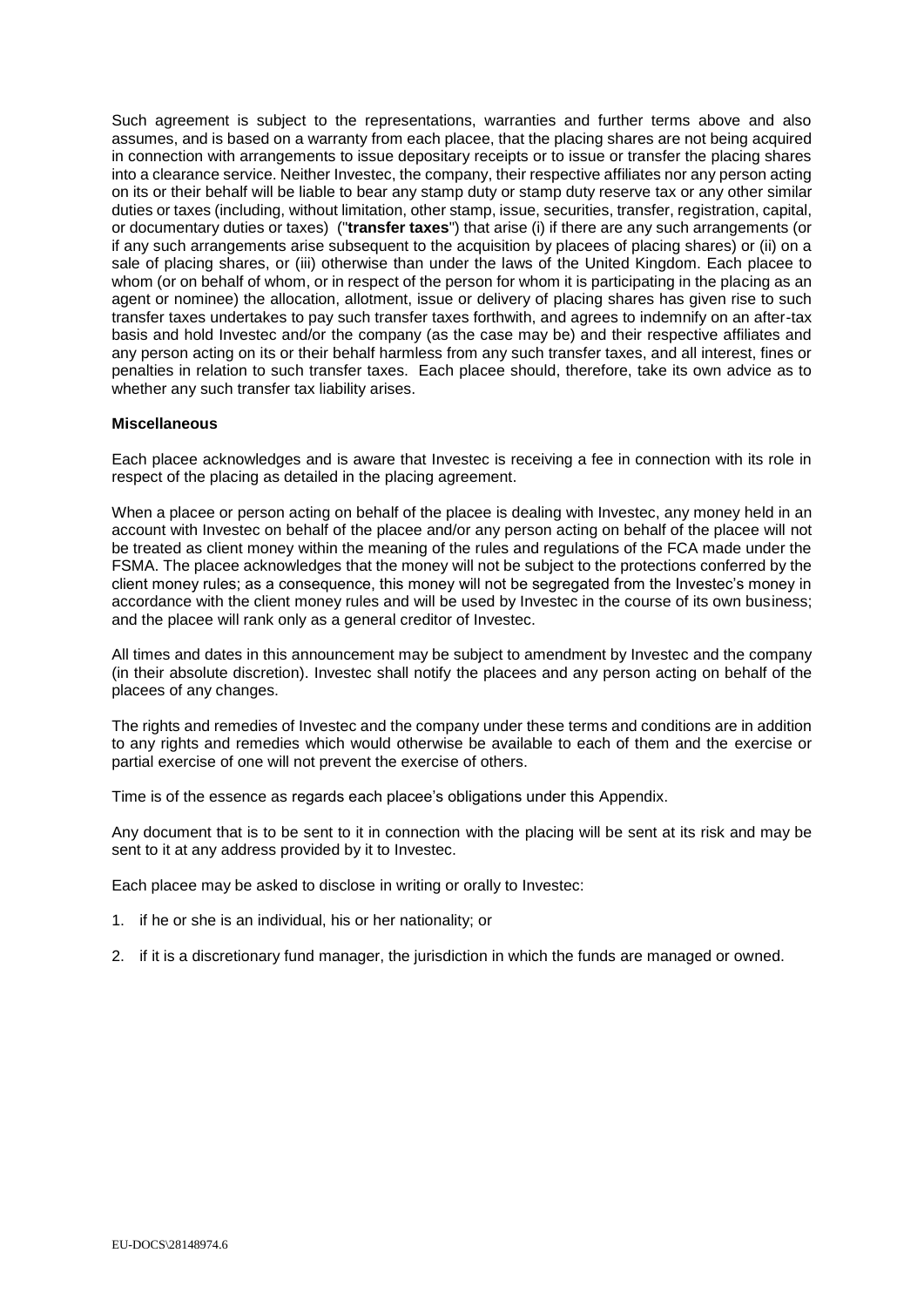## **Appendix 2 - Definitions**

The following definitions apply throughout this Announcement unless the context otherwise requires:

"**£**", "**GBP**", "**pounds**", "**pound sterling**" or "**sterling**", "**p**", "**penny**" or "**pence**" are to the lawful currency of the UK;

"**US\$**", "**\$**" or "**dollars**" are to the lawful currency of the United States of America;

"**admission**" means admission of the placing shares to the premium listing segment of the Official List of the FCA and to trading on the London Stock Exchange's main market for listed securities;

"**affiliate**" in respect of Investec or the company means any other person that, directly or indirectly through one or more intermediaries, controls, or is controlled by, or is under common control with, such person and specifically includes subsidiaries, branches, associated companies and holding companies and the subsidiaries of such holding companies, branches, associated companies and subsidiaries; and for these purposes "controlling person" means any person who controls any other person; "control" (including the terms "controlling", "controlled by" and "under common control with") means the possession, direct or indirect, of the power to direct or cause the direction of the management, policies or activities of a person whether through the ownership of securities, by contract or agency or otherwise; and the term "person" is deemed to include a partnership, and this definition also includes the respective directors, officers, employees, agents or advisers of all such persons;

"**announcement**" means this announcement and its appendices;

"**bookbuild**" means the bookbuilding process to be commenced by Investec to use reasonable endeavours to procure placees for the placing shares at the placing price, as described in this announcement and subject to the terms and conditions set out in this announcement and the placing agreement;

"**company**" means J D Wetherspoon plc;

"**CREST**" means the relevant system (as defined in the Uncertificated Securities Regulations 2001 (SI 2001 No. 3755)) in respect of which Euroclear is the Operator (as defined in such regulations) in accordance with which securities may be held and transferred in uncertificated form;

"**DTRs**" means the Disclosure Guidance and Transparency Rules made by the FCA pursuant to Part VI of FSMA;

"**Euroclear**" means Euroclear UK & Ireland Limited, a company incorporated under the laws of England and Wales;

"**FCA"** means the UK Financial Conduct Authority;

"**FSMA**" means the Financial Services and Markets Act 2000 (as amended);

"**further Covid-19 update"** means the announcement made by the company on the same date as this announcement providing a further update on Covid-19's possible impact on the company;

"**group**" means the company and its subsidiary undertakings;

"**Investec**" means Investec Bank plc;

"**JerseyCo**" means Project Epsilon Limited;

"**Listing Rules**" means the rules and regulations made by the FCA under FSMA;

"**LSE**" or "**London Stock Exchange**" means London Stock Exchange plc;

"**MAR**" or "**Market Abuse Regulation**" means the Market Abuse Regulation (EU) No.596/2014;